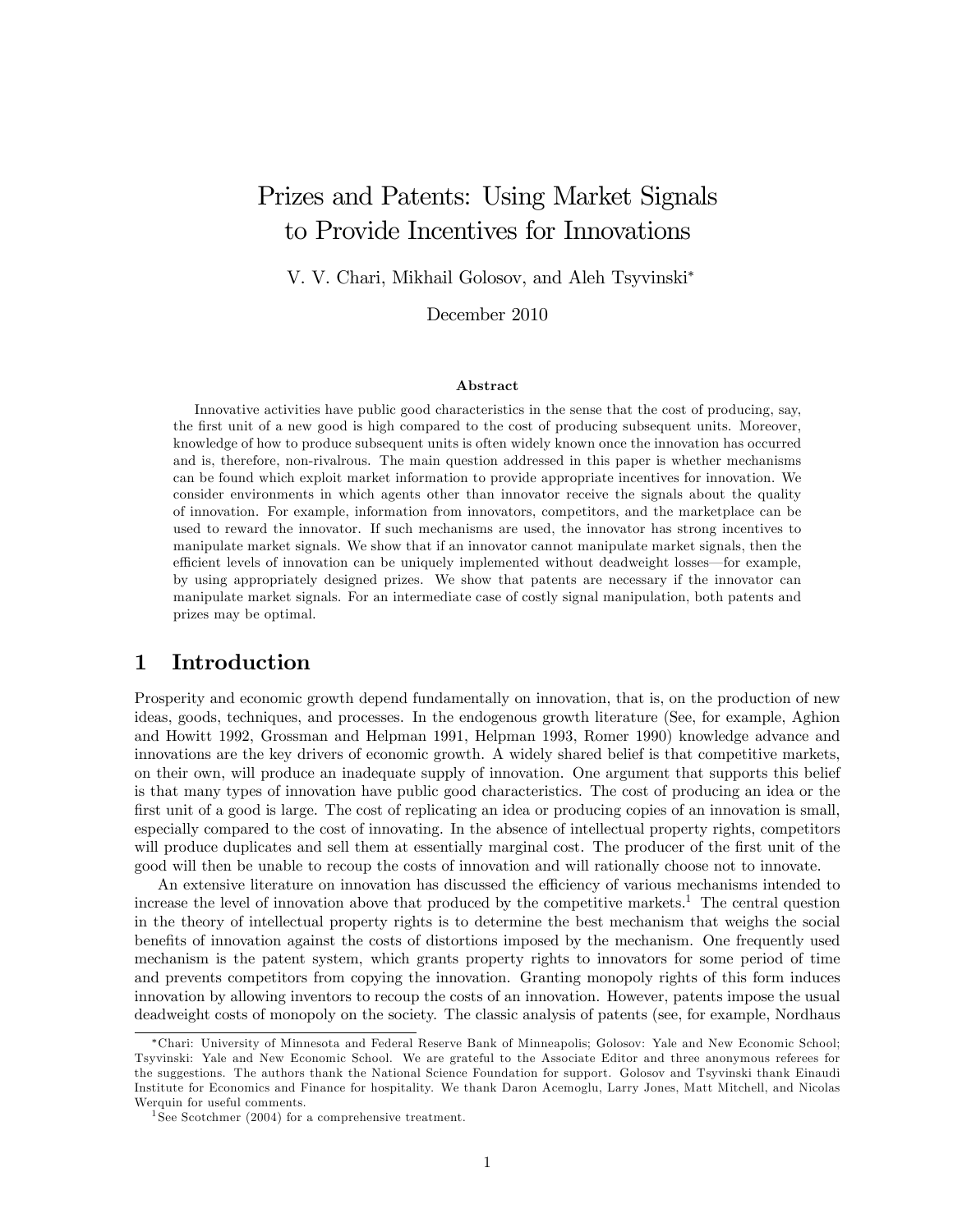1969) weighs the costs of monopoly distortions against the benefits of encouraging innovation. Patents are central to growth theory as the mechanism generating innovation but at a cost of associated monopoly distortions (e.g., Romer, 1990, Grossman and Helpman, 1991, Aghion and Howitt, 1992, O'Donoghue and Zweimuller, 2004). It is not surprising that the issue of how to design patents plays an important role in endogenous growth theory (see, for example, an entire chapter devoted to this issue in the textbook by Aghion and Howitt 1998).

An alternative mechanism is to award prizes.<sup>2</sup> Prizes reward innovators while making the fruits of the innovation public. Competitive markets then produce an efficient number of units of the good or exploit the idea associated with the innovation as efficiently as possibly. This mechanism has the advantage that it avoids the monopoly distortions associated with patents. The disadvantage of this mechanism is that it requires the entity awarding prizes to have a great deal of information about the social value of the innovation. This social value is often not directly available to the prize giver. Thus, an important question is, how can the prize giver use information from competitors in the industry or, more generally, from the market to elicit the social value of the innovation?

This question is particularly interesting in the context of the theory of innovation because those who argue that innovation has public good characteristics explicitly assume that copies of innovated goods can be produced at little more than production costs. In other words, once the good is invented, competitors in the marketplace have a great deal of information on how to produce the good in question. The social value of the good depends crucially on the number of units of the good that will be sold in the competitive marketplace. Any theory of patents as a form of intellectual property must ask why mechanisms cannot be devised which exploit information that will become available in the marketplace after the good has been innovated.

In this paper, we ask whether market signals can be used to reward innovation appropriately while avoiding the deadweight costs of monopoly. We answer this question by setting up a general mechanism design framework. In this framework, a planner can use information from innovators, competitors, and the marketplace to reward the innovator. We begin by considering a benchmark environment in which the planner cannot use market signals. We show that the optimal mechanism is to use patents of uniform length across innovations of differing social value and not to use prizes at all.

We then allow the planner to use market signals to reward innovators and assume that the innovator cannot manipulate market signals. As is conventional in the patent literature and the endogenous growth literature, we assume that other producers immediately learn the value of an innovation once it has been made. We show that the optimal mechanism uses prizes and completely avoids the distorting costs of monopoly. We also show how to construct a mechanism that yields the socially efficient outcome as a unique equilibrium. In terms of implementation, such mechanisms may take a variety of forms. For example, a mechanism that makes the prize for the innovation a function of total sales in competitive markets can implement socially efficient levels of innovation. Other mechanisms allow competitors to supply information about the value and profitability of an innovation.

We then analyze environments where the innovator can manipulate market signals. To set the stage, we assume that the innovator can manipulate market signals costlessly. To make such manipulation concrete, we allow the innovator to bribe other producers who have observed the quality of the innovation. We show that prizes are completely ineffective. The optimal mechanism uses only patents. Indeed the optimal mechanism is exactly the same as the benchmark one in which the planner simply cannot use market signals. Costless manipulation, in this sense, makes market signals valueless.

These results are stark: If manipulation is not possible (or very costly), prizes alone are optimal and if manipulation is costless, patents alone are optimal. This starkness leads us to consider an environment in which manipulating market signals is costly but not prohibitively so. We obtain a more nuanced result that the optimal mechanism uses a mix of prizes and patents.

One concrete way of manipulating market signals, in situations in which the planner rewards the innovator based on the number of units sold, is in the form of hidden buybacks. That is, prizes which depend on sales can be manipulated by the innovator secretly purchasing the good so as to make it seem that the market size is larger than it is. We show that, if the costs of these buybacks are small relative

 $2$ The classic analysis by Wright (1983) discusses patents and research prizes. See also Hopenhayn, Llobet, and Mitchell (2006) for a modern mechanism design treatment of prizes, patents, and buyouts.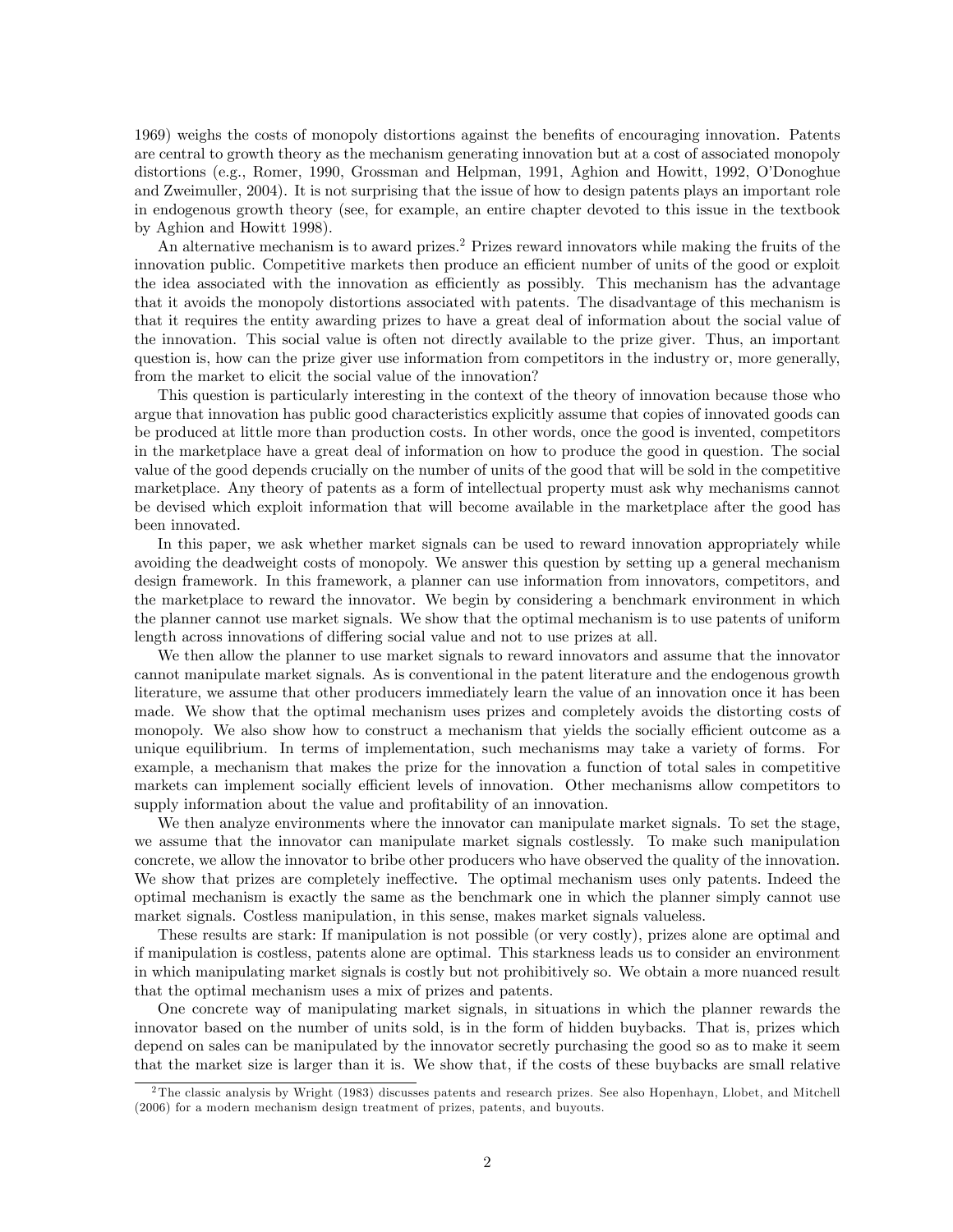to the costs of the innovation, any mechanism that induces innovation must necessarily induce patents.

Our main contribution is to show that the desirability of the patents as a mechanism to induce innovation relies crucially on the ability of the innovator to manipulate signals. If such manipulation is relatively easy, patents are necessary. If manipulation is costly, patents are harmful. In terms of applications and designing mechanisms in practice, our paper implies that we should be cautious about adopting proposed new mechanisms. Such mechanisms require consideration of how to make them manipulation proof. Such manipulation could occur through bribes, buybacks, and, in the context of auction-like mechanisms, the use of accomplices as bidders.

Our results have important implications for the analysis of policy in endogenous growth models. In the models of Romer (1990), Grossman and Helpman (1991), and Aghion and Howitt (1992), innovation occurs in otherwise competitive markets solely because the legal system grants monopoly rights to innovators. Monopoly profits that the innovator receives significantly affect the level of innovation. A typical assumption in this literature is that other producers in the economy drive the price of a good to marginal cost as soon as patents expire. In this sense, the models have at their core the features that animate our model: innovations are costly, and the moment a good is innovated, competitors know how to produce it. The policy exercises often conducted in the endogenous growth literature are to examine the welfare effects of changes in the length or breadth of patents. That is, the literature typically ignores prizes or other mechanisms as devices to encourage innovation. Optimal patent lengths are obtained from the usual tradeoff between monopoly losses and the gains from innovation. Depending on the details of how the model is specified, sometimes optimal patent lengths are infinite (See, for example, Judd 1985) and sometimes optimal patent lengths are finite (See, for example, Futagami and Iwaisako, 2003 and 2007). Endogenous growth models can also imply interesting tradeoffs between patent length and the rate of innovation. Horowitz and Lai (1996) using the quality-ladder model of Grossman and Helpman (1991) show that if the inventor can develop higher quality improvements over time, then the relationship between the rate of innovation and length of a patent will have an "inverted-U" shape. An increase in patent life induces the researcher to develop larger inventions but inventions occur less frequently. For sufficiently long patents, the frequency effect dominates the size effect, and so the rate of innovation declines for increases in patent life.

In the step-by-step innovation models of Aghion, Harris, and Vickers (1997) and Aghion, Harris, Howitt, and Vickers (2001) the technology gap between the firms determines the extent of the monopoly power of the leader. Aghion, Harris, Howitt, and Vickers (2001) conjecture that full patent protection may be suboptimal in this model. If the follower is allowed to use the technology of the industry leader, a large technological gap monopoly distortions may be reduced, and the innovative activity may increase via this composition effect. Acemoglu and Akcegit (2009), however, point out that this conjecture ignores potential incentive and general equilibrium effects. The policy of Intellectual Property Rights (IPR) that provides less protection to technologically more advanced firms creates a trade-off with the composition effect as it reduces  $R&D$  via a standard disincentive effect. They introduce and characterize a statedependent system of IPR and show that, in fact, the optimal policy should provide greater (not less) protection to technologically more advanced leaders.

In terms of the endogenous growth literature our results imply that analyses of optimal policy could benefit by being precise about the underlying environment. In some applications, it may be reasonable to suppose that innovators cannot manipulate market signals. In such environments, our results imply that prizes are the best way of ensuring the optimal amount of innovation. In other applications, such manipulation may be easy and patents may, indeed, be the only way of ensuring optimal innovation. A failure to specify the environment implies that the literature is quite possibly analyzing optimal policy within a very restricted set of policy instruments.

Our analysis has direct practical and policy implications. For example, following work by Kremer (1998) the Advanced Market Commitments (AMC) plan has been set up to provide incentives for Pneumococcal vaccine development with the active participation of a number of governments and non-governmental organizations (see Experts Group Report 2008)<sup>3</sup>. This plan proposes to subsidize, at deeply discounted prices, the vaccine manufacturers who sell vaccines which protect against diseases to developing countries. The mechanism makes the amount of the subsidy a function of the number

<sup>3</sup>Kremer, Levin, and Snyder 2009 discuss in details the thory behind the AMC mechanism and possible variations on it.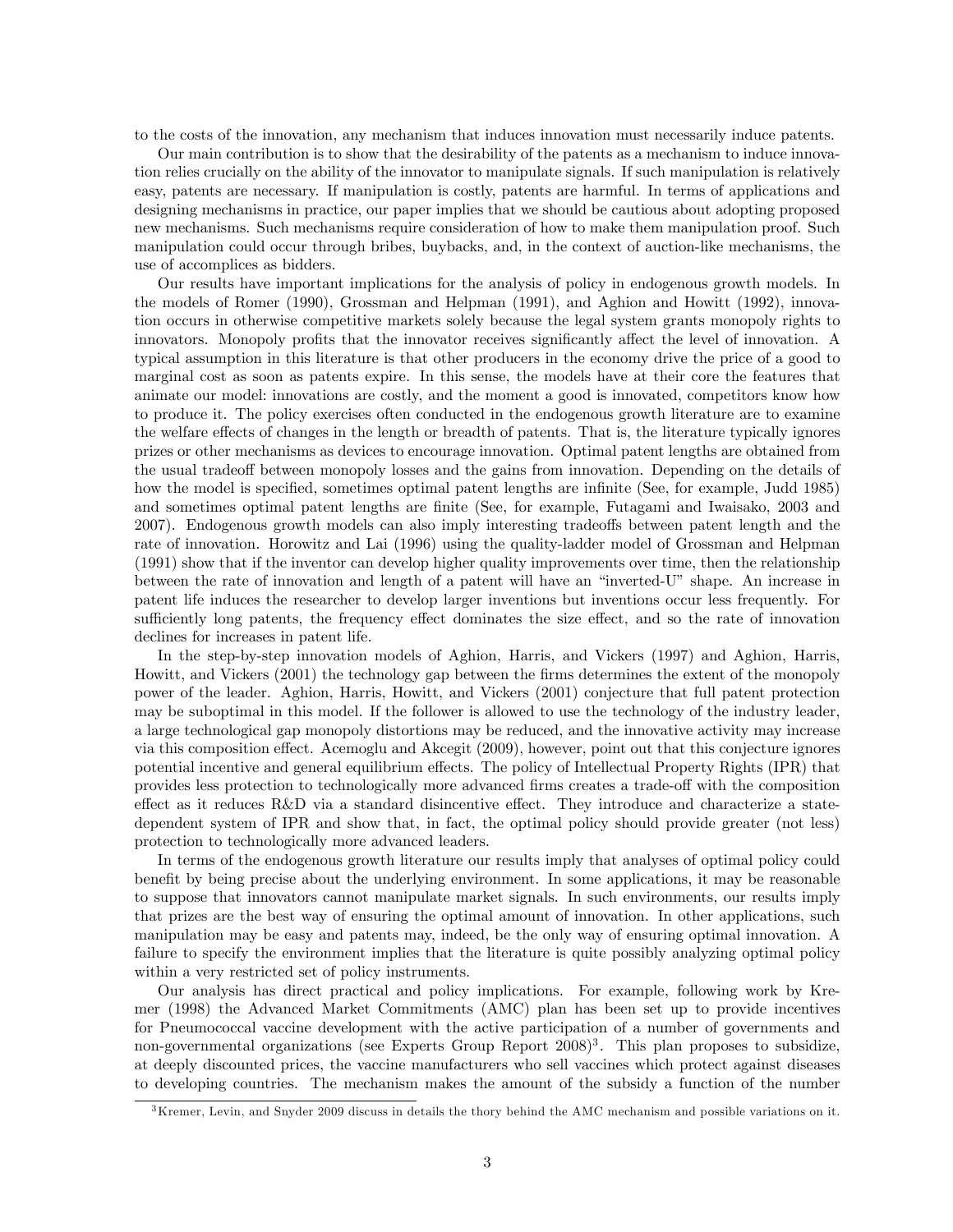of doses of vaccine sold by the pharmaceutical company. The mechanism is intended to allow vaccine manufacturers to recoup the cost of innovation while ensuring that vaccines are sold at the marginal cost of production. Our main result shows that this mechanism is vulnerable to manipulation. Consider, for example, our analysis of costly signal manipulation via hidden buybacks. Vaccine manufacturers have strong incentives to buy, or have accomplices buy, dosages of the vaccine secretly. If such buybacks are easy to implement, the mechanism used by the AMC plan is likely to yield highly inefficient outcomes. If hidden buybacks are privately costly, this mechanism is likely to do well in stimulating innovations while avoiding deadweight losses. This mechanism is also vulnerable to implicit or explicit bribes. For example, vaccine manufacturers are often large pharmaceutical firms producing and selling a variety of products. Such firms can arrange for implicit bribes in the form of discounts for other products (for example, antibiotics) they sell to countries participating in the AMC in return for larger amount of vaccines purchased.

The most closely related paper to ours is Scotchmer (1999). She studies an optimal mechanism design problem with private information about costs and profits of the innovator and shows that, in general, the optimal mechanism uses both prizes and patents. One difference between her setup and ours is that in our model, we allow the innovator not to incur innovation costs and produce a socially valueless good. The most important difference is that we study how optimal mechanisms should be constructed using market signals, while she does not consider the use of such signals. Also closely related is Hopenhayn, Llobet, and Mitchell (2006) who study a mechanism design problem of cumulative innovation. They study the optimal reward policy when the quality of the ideas and their subsequent development effort are private information. The main difference, again, is that they do not allow for the use of market signals as a part of the optimal mechanism which is the focus of our paper.

There is a small literature on how information available on the market can be used in designing rewards for innovation.<sup>4</sup> Kremer (1998) is the most influential recent paper with a detailed prize reward mechanism. As we have argued above, his mechanism is subject to the possibility of manipulation. Guell and Fischbaum (1995) propose a mechanism which uses sales on a test market for a relatively short period of time to obtain an estimate of the social surplus. Once such information is received, the government extrapolates this information to obtain an estimate of the total value of the social surplus if a good were to be sold on the total market. Then the innovator receives a prize with the value equal to the estimated surplus. This proposal is certainly subject to market manipulation. The innovator has strong incentives to increase the demand in the test market. In the most plausible cases, if one assumes that the marginal cost of production is small compared to the value of the innovation, and if one assumes that the monopolist can sell the good at zero price, then this mechanism leads to extremely inefficient outcomes. Shavell and van Ypersele (2001) propose an optional reward system in which they allow an innovator to either stay with the patent or choose a buyout reward. Their mechanism has rewards only if the lowest social payoff is positive. If such an assumption does not hold, patents are optimal. Boldrin and Levine  $(2001)$  in recent influential work make entirely different technological assumptions for production of new goods. They argue that non-convexities of the kind considered in this paper are not necessary to account for the observed pattern of production of new goods, and, hence, the patents are unnecessary. To the extent that non-convexities of the kind considered here are important in actual innovations, the analysis of the necessity of patents when markets signals can be manipulated is applicable.

# 2 Model

Consider an economy in which an innovator has an idea of quality  $\theta$ . This idea can be transformed into a good of quality  $\theta$  if a fixed cost of  $K > 0$  is incurred. If this cost is not incurred, a good of quality  $\theta = 0$ is produced. We assume that the quality of the innovation  $\theta \in [0, \bar{\theta}]$  and is distributed according to the cumulative distribution function  $F(\theta)$ . We assume that  $\theta$  is finite. The social value of the innovation under competitive markets is given by  $S(\theta)$ , where  $S'(\cdot) > 0$ ,  $S(0) = 0$ .

We normalize profits if a good is produced under the competitive markets to be equal to zero. The good can also be produced by a monopoly. Let the monopoly profits be given by  $\pi(\theta)$ , where  $\pi'(\cdot) > 0$ ,

<sup>4</sup> See Abramowicz (2003) for a review of a variety of proposals.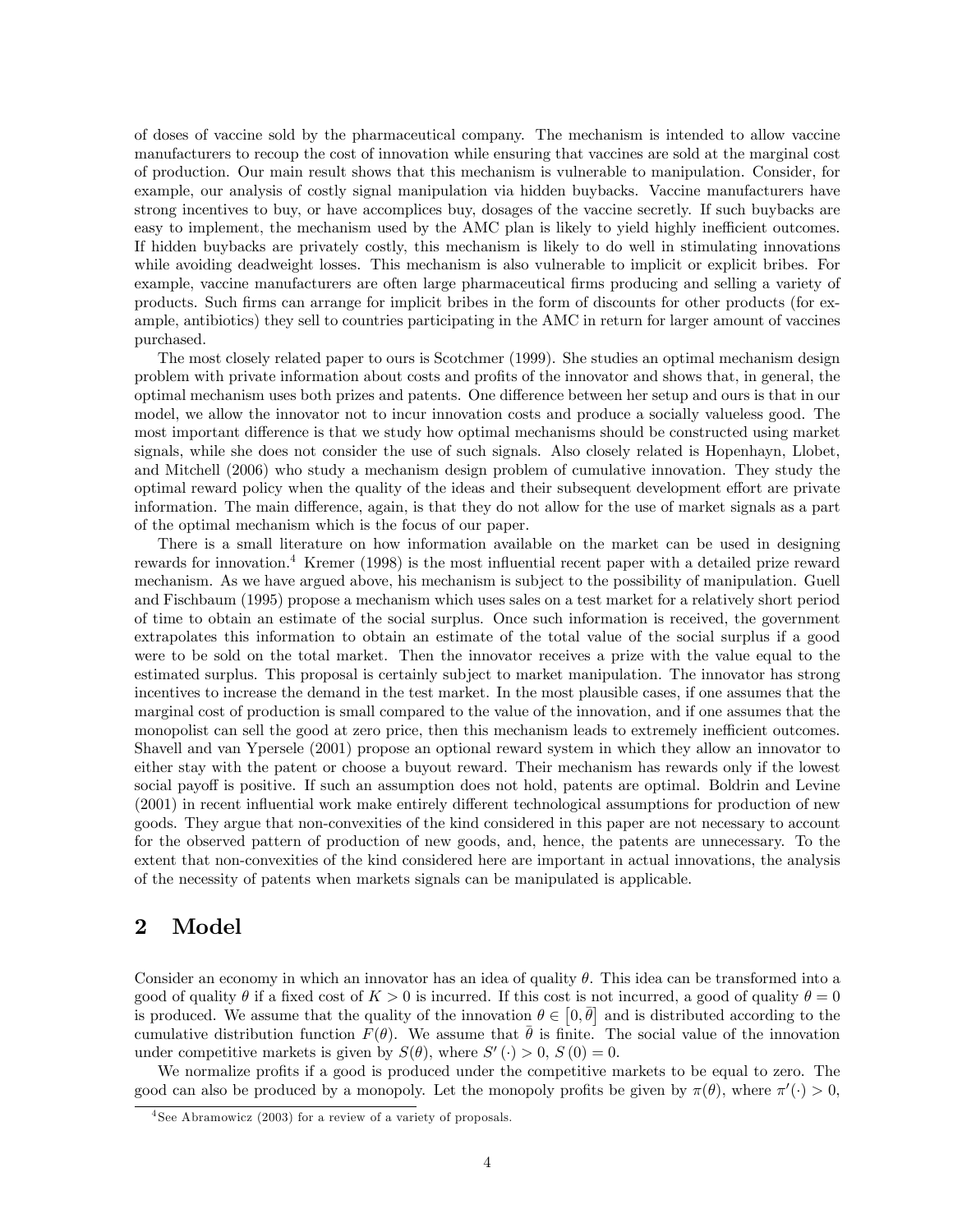$\pi(0) = 0$ . We assume that monopoly conveys deadweight costs. The social value of the innovation under monopoly,  $S^m(\theta)$ , is smaller than the social value of the innovation under competitive markets:

$$
S(\theta) \ge S^m(\theta) \ge \pi(\theta). \tag{1}
$$

We assume  $S^{m}(\cdot) > 0$ ,  $S^{m}(0) = 0$ .

One simple setup which generates the payoff functions  $S(\cdot)$ ,  $S^m(\cdot)$ ,  $\pi(\cdot)$  is as follows. Suppose that the inverse demand function for the single good produced in the marketplace is given by  $p = D(q, \theta)$ . where  $\theta$  is a shift parameter that affects the demand curve. Let  $c^m \geq 0$  denote the marginal cost of production. Here the social surplus is given by the area below the demand curve and above the cost curve:

$$
S(\theta) = \int_0^{D_\theta^{-1}(c^m)} \left[ D(x,\theta) - c^m \right] dx
$$

where  $D_{\theta}^{-1}$  is the inverse demand function. The social surplus under monopoly is given by

$$
S^{m}(\theta) = \int_0^{D_{\theta}^{-1}(p^{m})} [D(x,\theta) - c^{m})] dx,
$$

where  $p^m$  is the price chosen by a profit-maximizing monopolist. This simple example easily maps onto the general environment described above and generates the surplus function under the competitive markets  $S(\theta)$ , the surplus function under the monopoly  $S^m(\theta)$ , and the function for monopoly profits of the form  $\pi(\theta)$ .

### 3 Benchmark with full information

In this section, we set up a benchmark example of the environment in which the quality of an idea is known to the planner.

The classic analysis of the optimal patent length problem is the work of Nordhaus (1969). The planner seeks to maximize the discounted value of the social surplus. The only instrument available to the planner is a patent of length  $\tilde{T}$ . The problem of the planner is to determine the length of time  $\tilde{T}$  that a patent will be valid, which solves the following problem:

$$
\max_{\hat{T}} \int \left\{ \int_0^{\hat{T}} e^{-rt} S^m (\theta) dt + \int_{\hat{T}}^{\infty} e^{-rt} S(\theta) dt \right\} dF(\theta)
$$

subject to

$$
\int_0^{\hat{T}} e^{-rt} \pi(\theta) dt \ge K.
$$
 (2)

In the objective function, the social surplus is equal to  $S^m(\theta)$  for the time period between 0 and  $\hat{T}$  as the good is produced by the monopoly under the patent granted. Afterward, the social surplus is equal to  $S(\theta)$  as the good is produced under the competitive markets. The equation (2) is a participation constraint that guarantees that the innovator granted a patent of length  $\ddot{T}$  at least breaks even.

Letting  $\tau = r \int_0^{\hat{T}} e^{-rt} dt$ , this problem reduces to

$$
\max_{\tau} r \int \left[ \tau S^{m} \left( \theta \right) + \left( 1 - \tau \right) S \left( \theta \right) \right] dF \left( \theta \right) \tag{3}
$$

subject to

$$
\tau \pi \left( \theta \right) \geq Kr.
$$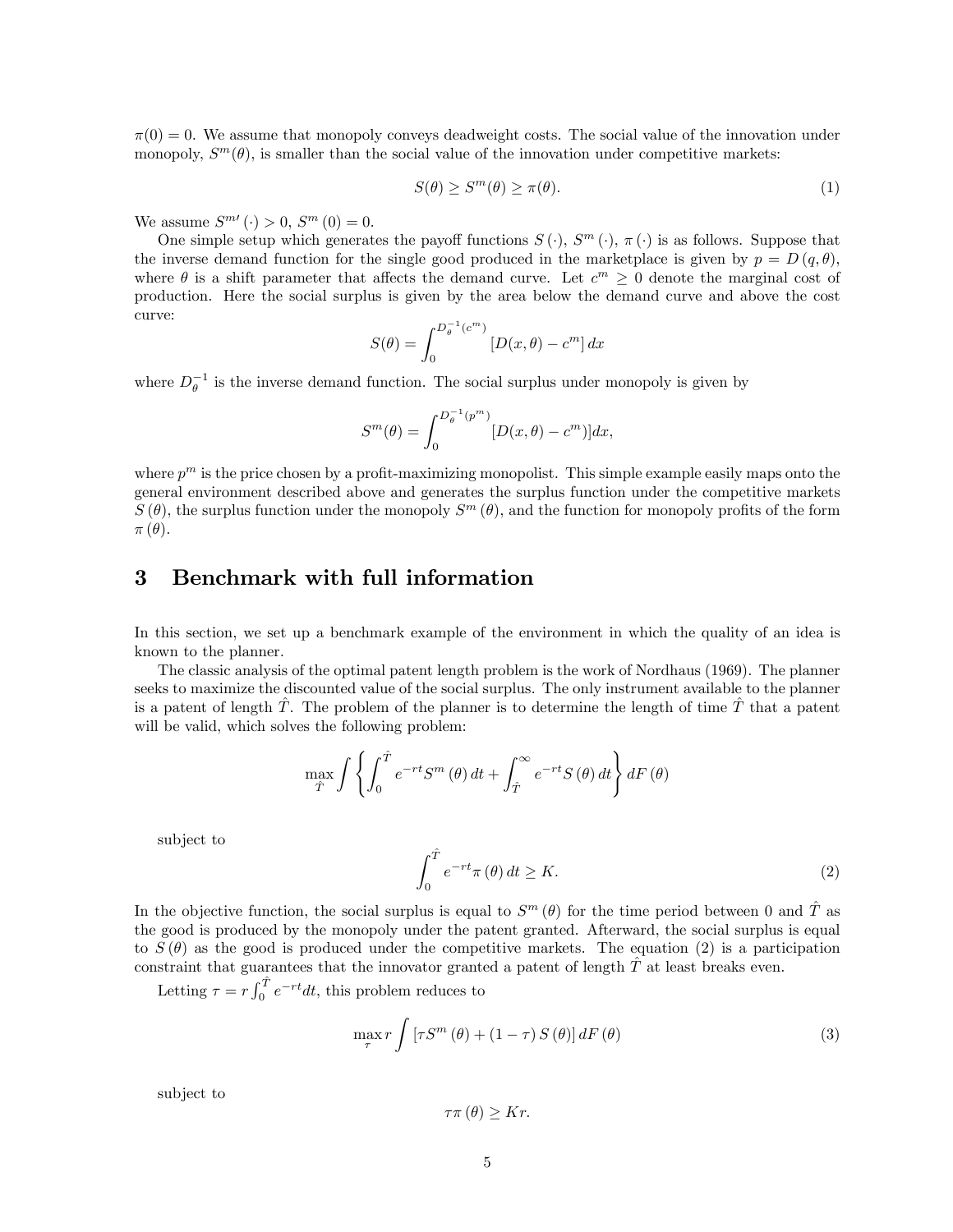Suppose now that prizes are available, and prizes can be a function of the quality of the good. Then the problem of the social planner becomes that of maximizing (3) subject to

$$
\tau \pi \left( \theta \right) + T \left( \theta \right) \geq Kr,
$$

where  $T(\theta)$  represents the prize. Since a prize is a lump sum transfer financed by lump sum taxes on consumers, it does not affect the social surplus. The solution of the problem with prizes is then to set the patent length  $\tau = 0$  and reward innovators with prizes above the critical threshold value where the voluntary participation constraint binds. Thus, if the planner has as much information as the innovator, patents are never optimal. This reasoning leads us to consider the environments in which the planner has less information than private agents. For notational convenience, we set  $r = 1$  in what follows.

### 4 Benchmark with private information

Consider a benchmark model in which the quality of the idea  $\theta$  is private information to the innovator. The planner cannot observe whether the cost K has been incurred or not, so that the planner cannot observe whether the innovator has produced a good of quality  $\theta$  or a good of quality 0. The instruments available to the planner are the length of the patent and lump sum prizes or taxes.

We now define a mechanism design problem of the social planner as follows. From the revelation principle we can restrict attention to direct mechanisms which consist of a reported type  $\theta \in [0, \bar{\theta}]$  from the innovator to the planner and outcome functions  $\delta(\theta)$ ,  $\tau(\theta)$ ,  $T(\theta)$ . The function  $\delta(\theta) : [0, \bar{\theta}] \to \{0, 1\}$ is an instruction from the planner to the innovator recommending whether or not to incur the fixed cost K. If  $\delta(\theta) = 1$ , the planner recommends that the innovator incur the fixed cost K and if  $\delta(\theta) = 0$ , the planner recommends that the innovator not incur the Öxed cost. The patent length function is given by  $\overline{\tau}(\theta) : [0,\overline{\theta}] \to [0,1].$  The prize function is given by  $T(\theta) : [0,\overline{\theta}] \to (-\infty,\infty).$ 

These outcome functions induce the following payoffs for the innovator. Let  $V(\theta, \hat{\theta}, \gamma)$  denote the profits of the innovator who has an idea of quality  $\theta$  and reports an idea of quality  $\hat{\theta}$  to the planner, where  $\gamma = 1$  denotes that type  $\theta > 0$  good is produced, and  $\gamma = 0$  denotes that  $\theta = 0$  good is produced. The innovator's payoffs are given by

$$
V(\theta, \hat{\theta}, \gamma) = \tau(\hat{\theta})\pi(\gamma\theta) - \gamma K + T(\hat{\theta}).
$$

The social surplus for the planner under truth telling and given that the innovator follows the planner's recommendation is given by

$$
W = \int {\{\delta(\theta) [\tau(\theta)S^{m}(\theta) + (1 - \tau(\theta))S(\theta) - K] \} dF(\theta)}.
$$
 (4)

The above equation states that for the period of length  $\tau(\theta)$  the good is produced under monopoly so that the planner receives the surplus of  $S^m(\theta)$ , for the period of  $(1 - \tau(\theta))$  the good is produced by the competitive markets and the surplus of  $S(\theta)$  is received.

A mechanism is *incentive compatible* if for all  $(\theta, \hat{\theta})$  it satisfies

$$
V(\theta, \theta, \delta(\theta)) \ge \max_{\hat{\theta}, \gamma} V(\theta, \hat{\theta}, \gamma).
$$
 (5)

In this formulation of the incentive compatibility constraint, note that we require that an innovator of type  $\theta$  who reports truthfully and follows the recommendation of the planner gets a higher payoff than an innovator who deviates from the recommendation of the planner and chooses  $\gamma \neq \delta(\theta)$  or deviates from truthful reporting, or deviates in both ways. For convenience, we say that an innovator is obedient if the innovator follows the planner's recommendation.

A mechanism satisfies *voluntary participation* if

$$
V(\theta, \theta, \delta(\theta)) \ge 0. \tag{6}
$$

We now formally define an interim-efficient mechanism.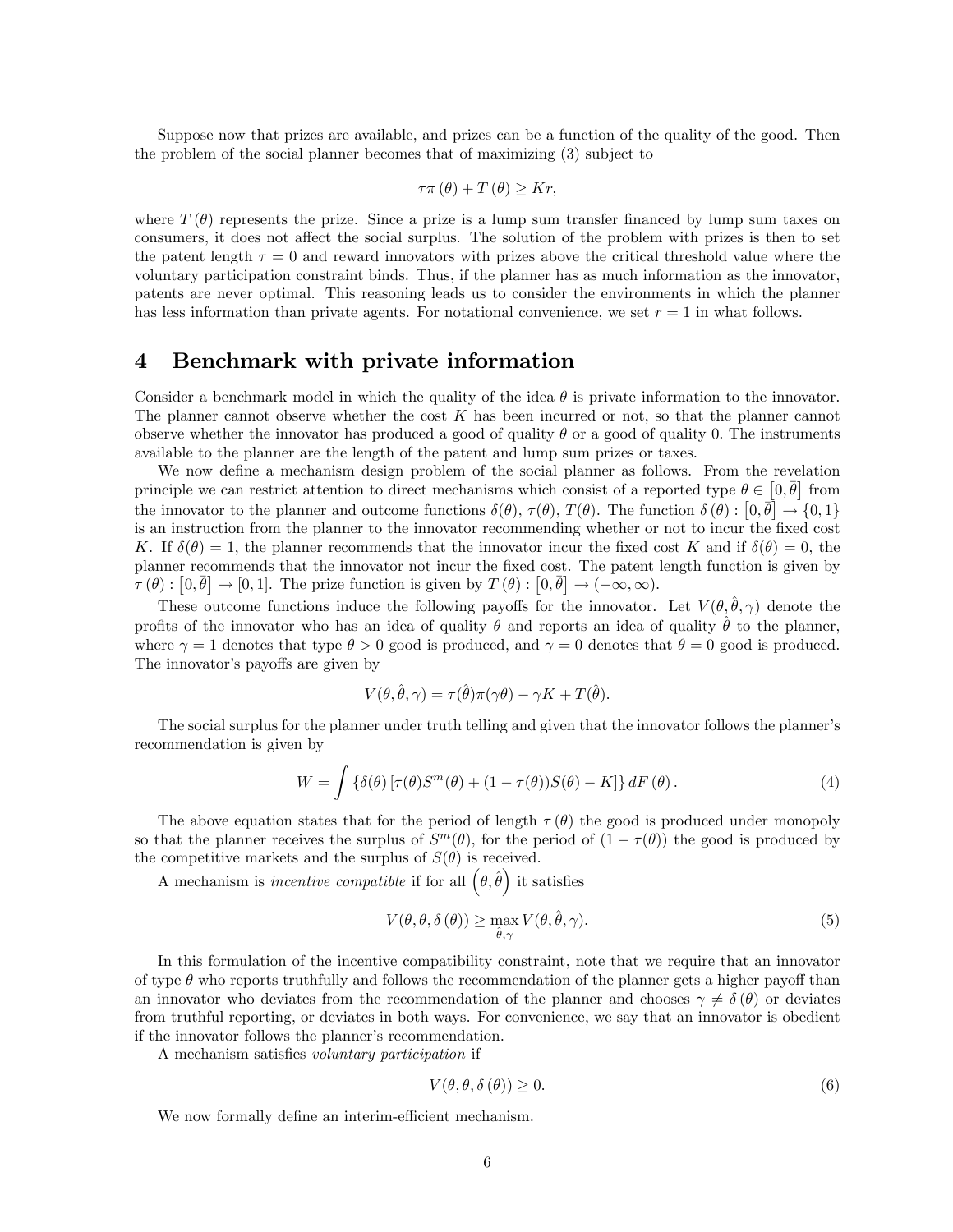**Definition 1** The mechanism is **interim efficient** if it maximizes social surplus  $(4)$  subject to incentive compatibility (5) and voluntary participation (6).

We then have the following proposition.

**Proposition 1 (Optimality of uniform patents).** The interim-efficient mechanism has a constant patent length  $\tau(\theta) = \bar{\tau}$ ,  $\forall \theta$  and prizes  $T(\theta)$  that are independent of type  $\theta$ ,  $\forall \theta$ . The interim-efficient mechanism can be implemented with prizes  $T(\theta) = 0$ .

**Proof.** We begin by establishing a preliminary result that if  $\delta(\theta) = 1$ ,  $\tau(\theta) > 0$ . Suppose by way of contradiction that for some innovator of type  $\theta$ ,  $\delta(\theta) = 1$  and  $\tau(\theta) = 0$ . The payoff to this innovator under truth telling and obedience is  $-K + T(\theta)$ . The payoff to this innovator from truthfully reporting the type and not incurring the cost is  $T(\theta)$ . Since  $K > 0$ , such a deviation raises payoffs and we have a contradiction. We have established that if  $\delta(\theta) = 1, \tau(\theta) > 0.$ 

We use this result to show that there is some critical threshold  $\theta^*$  such that  $\delta(\theta) = 0$  for  $\theta < \theta^*$ , and  $\delta(\theta) = 1$  for  $\theta > \theta^*$ . The argument is by contradiction. Suppose that  $\theta_1 < \theta_2$ ,  $\delta(\theta_1) = 1$ , and  $\delta(\theta_2) = 0$ . Consider the incentive compatibility constraint for the innovator who has an idea of quality  $\theta_2$  and contemplates a deviation to reporting  $\theta_1$ . Under the supposition that  $\delta(\theta_2) = 0$ , the payoff of the innovator of truth telling is equal to  $T(\theta_2)$ . Using the incentive compatibility constraint, we then have the following sequence of inequalities leading to a contradiction:

$$
T(\theta_2) \ge \tau(\theta_1) \pi(\theta_2) - K + T(\theta_1) > \tau(\theta_1) \pi(\theta_1) - K + T(\theta_1) \ge T(\theta_2).
$$

Here, the first inequality is the incentive compatibility constraint that the payoff of type  $\theta_2$  is at least as large as the payoff that type would attain by reporting  $\theta_1$  and incurring the cost K. The second inequality follows because  $\pi(\theta)$  is strictly increasing and by the preliminary result that  $\tau(\theta_1) > 0$ . The last inequality is the incentive compatibility constraint that type  $\theta_1$  not misreport the type to be  $\theta_2$ . This contradiction argument establishes the critical threshold result that if  $\delta(\theta_1) = 1$ ,  $\delta(\theta_2) = 1$  for all  $\theta_2 > \theta_1$ . Let  $\theta^*$  be the smallest value of  $\theta$  such that  $\delta(\theta) = 1$ .

Next we show that the incentive compatibility constraint implies that for the set of the innovated goods, the patent length is nondecreasing in the quality of the good  $\theta$ . Adding and subtracting  $\tau(\hat{\theta}) \pi(\hat{\theta})$ to the incentive compatibility constraint (5), we have that for any  $\theta$ ,  $\hat{\theta} \ge \theta^*$ ,

$$
V(\theta, \theta, \delta(\theta)) \ge V\left(\hat{\theta}, \hat{\theta}, \delta\left(\hat{\theta}\right)\right) + \tau\left(\hat{\theta}\right)\left(\pi(\theta) - \pi\left(\hat{\theta}\right)\right). \tag{7}
$$

A similar argument implies that:

$$
V\left(\hat{\theta},\hat{\theta},\delta\left(\hat{\theta}\right)\right) \ge V\left(\theta,\theta,\delta\left(\theta\right)\right) + \tau\left(\theta\right)\left(\pi\left(\hat{\theta}\right) - \pi\left(\theta\right)\right). \tag{8}
$$

Adding (7) and (8) and rearranging we obtain

$$
\tau(\theta)\left(\pi(\theta)-\pi(\hat{\theta})\right) \geq \tau(\hat{\theta})\left(\pi(\theta)-\pi(\hat{\theta})\right). \tag{9}
$$

Inequality (9) and the assumption that  $\pi(\theta)$  is increasing immediately implies that if  $\theta > \hat{\theta}$ , then  $\tau(\theta) \geq$  $\tau(\hat{\theta})$ .

Next, we show that since social surplus is decreasing in the length of the patent, a constant patent length is optimal. To see this result, suppose that for some  $\theta > \theta^*$ ,  $\tau(\theta) > \tau(\theta^*)$ . Note that under any mechanism that induces innovation by type  $\theta^*$ , obedience implies that

$$
\tau(\theta^*) \pi(\theta^*) + T(\theta^*) - K \ge T(\theta^*)
$$

so that  $\tau(\theta^*) \pi(\theta^*) - K \geq 0$ . Now consider an alternative mechanism that sets  $\tau(\theta) = \tau(\theta^*)$  for all  $\theta \geq \theta^*$ , sets  $T(\theta) = T(\theta^*)$  for all  $\theta$ . Payoffs under this mechanism under truth-telling and obedience are given by  $\tau(\theta^*) \pi(\theta) + T(\theta^*) - K$ . Since  $\tau(\theta^*) \pi(\theta^*) - K \geq 0$ , and  $\pi(\theta)$  is increasing it follows that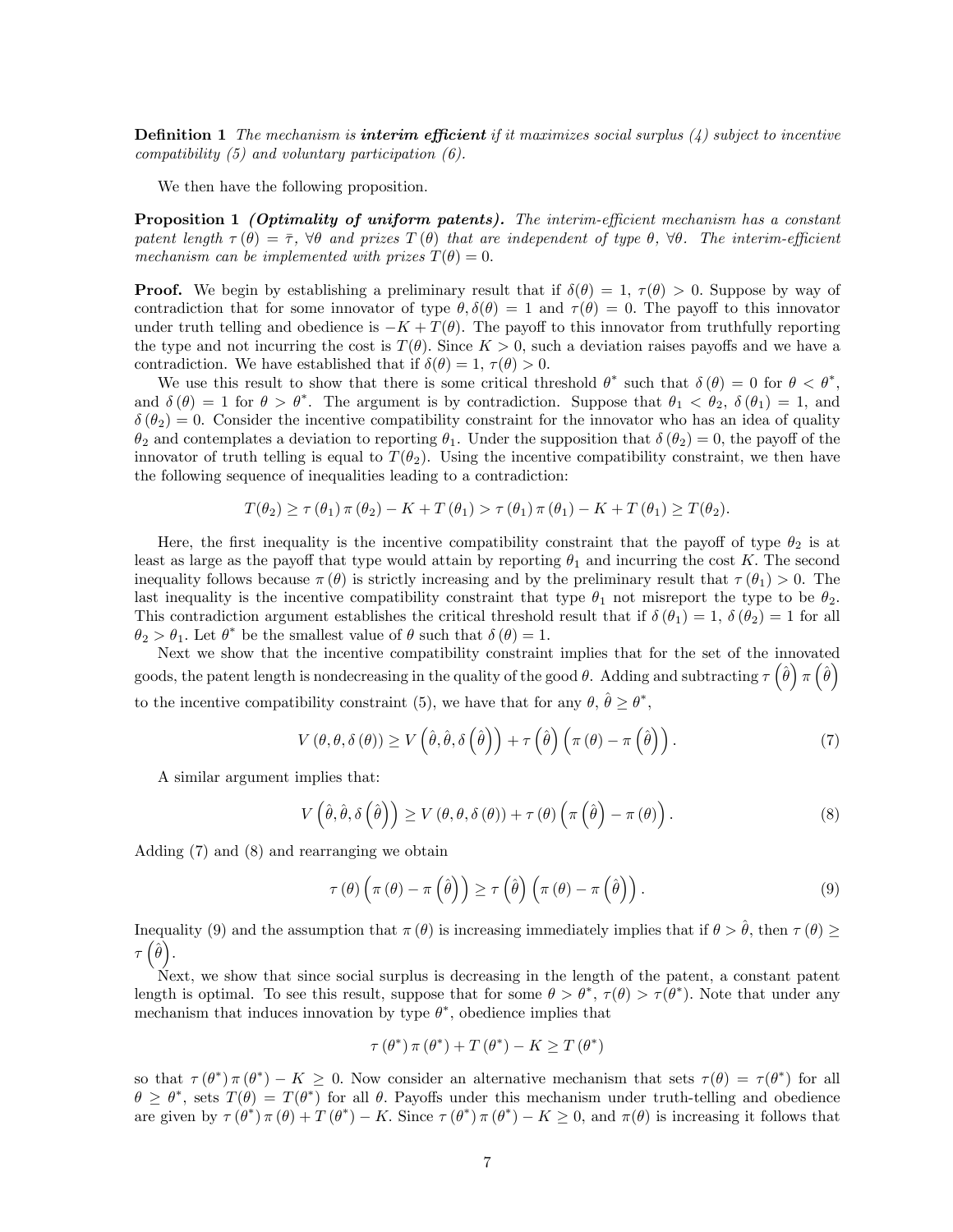$\tau(\theta^*) \pi(\theta) + T(\theta^*) - K \geq T(\theta^*)$  so that the innovator of type  $\theta$  does not gain by not incurring the cost. Clearly, the innovator's payoffs are unaffected by misreporting some  $\hat{\theta} \geq \theta^*$ . Misreporting that  $\hat{\theta} < \theta^*$ , simply yields  $T(\theta^*)$  and is not profitable. Thus, the alternative mechanism is incentive compatible. This mechanism yields higher social surplus than the original mechanism because social surplus is decreasing in patent length.

Under our assumption  $(1)$  that social surplus is at least as large as monopoly profits, social surplus maximization also implies that  $\tau(\theta^*) \pi(\theta^*) - K = 0$ . To see this result, suppose that  $\tau(\theta^*) \pi(\theta^*) - K > 0$ . Then, from (1)

$$
\tau(\theta^*) S^m(\theta) + (1 - \tau(\theta^*)) S(\theta) - K > 0
$$
\n(10)

for all  $\theta$  in some neighborhood of  $\theta^*$ . Consider an alternative mechanism that reduces the threshold level of innovation to  $\theta^{**}$  where  $\theta^{**}$  satisfies

$$
\tau\left(\theta^*\right)\pi\left(\theta^{**}\right) - K = 0
$$

and sets  $T(\theta) = 0$  for all  $\theta$ . Under such a mechanism, it is easy to see that all innovators with  $\theta \geq \theta^{**}$  will innovate. From (10), social surplus is positive for all  $\theta \in [\theta^{**}, \theta^*]$  so that social surplus is higher under the alternative mechanism.

Next, we show that  $T(\theta) = T$ ,  $\forall \theta$ . Clearly, incentive compatibility implies that  $T(\theta)$  must be constant in the interval  $[0, \theta^*)$ . Suppose  $T(\theta^*) > T(0)$ . Then any type in the interval  $[0, \theta^*)$  would claim to be type  $\theta^*$ , not incur the cost and would be better off. Incentive compatibility by these types thus implies that  $T(\theta^*) \leq T(0)$ . Now consider the incentive constraint that type  $\theta^*$  must prefer to incur the cost over not incurring it given by

$$
\tau(\theta^*) \pi(\theta^*) - K + T(\theta^*) \ge T(0).
$$

Using the result that  $\tau(\theta^*) \pi(\theta^*) - K = 0$ , we have that  $T(\theta^*) \geq T(0)$ . It follows that  $T(\theta^*) = T(0)$ . Incentive compatibility implies that all types above  $\theta^*$  must receive the same transfers. We have shown that  $T(\theta) = T$ ,  $\forall \theta$ . Q.E.D.

Two features of our model play important roles in this proof. The first is that the planner does not observe whether the cost has been incurred. That is, the planner does not observe whether a socially valuable good or a valueless good has been produced. This hidden action aspect of our model is the main difference between our model and that in Scotchmer (1999). This feature implies that an innovator always has an incentive simply to pocket any offered prize and produce a good of no value. Thus, pure prize systems induce no innovation. The second feature is that the planner cannot observe the quality of the innovated good. This feature implies that, as in many incentive problems (See Myerson, 1980), the screening variable,  $\tau(\theta)$  must be nondecreasing in type as inequality (9) makes clear. Social welfare maximization then makes it optimal to set the patent length to a constant.

Notice that the interim-efficient mechanism yields the same allocations as the mechanism in Nordhaus (1969) described above. Here, however, we allow for the possibility of prizes in addition to patents. Incentive compatibility and welfare maximization imply that it is optimal not to use prizes or taxes but to use patents only. Hence, the result that only patents are used does not follow by assumption but rather by the need to provide incentives for innovation.

We now formally define a full information efficient mechanism.

**Definition 2** A mechanism is ex post efficient (or full information efficient) if it maximizes the social surplus  $\lambda$  subject to the voluntary participation constraint  $\lambda$ .

It is immediate that the ex post efficient mechanism has no deadweight loss. Specifically, the ex post efficient mechanism has the planner recommending the innovator to innovate if  $S(\theta) \geq K$ . Note that the ex post efficient mechanism can be implemented by a variety of prizes. Specifically, any prize that satisfies  $K \leq T(\theta)$  if  $\delta(\theta) = 1$  implements the ex post efficient outcomes.

# 5 Market signals, prizes, and patents without manipulation

Consider a version of the economy in which private agents other than the innovator receive signals about the quality of the good innovated. One can imagine a variety of schemes that elicit the information that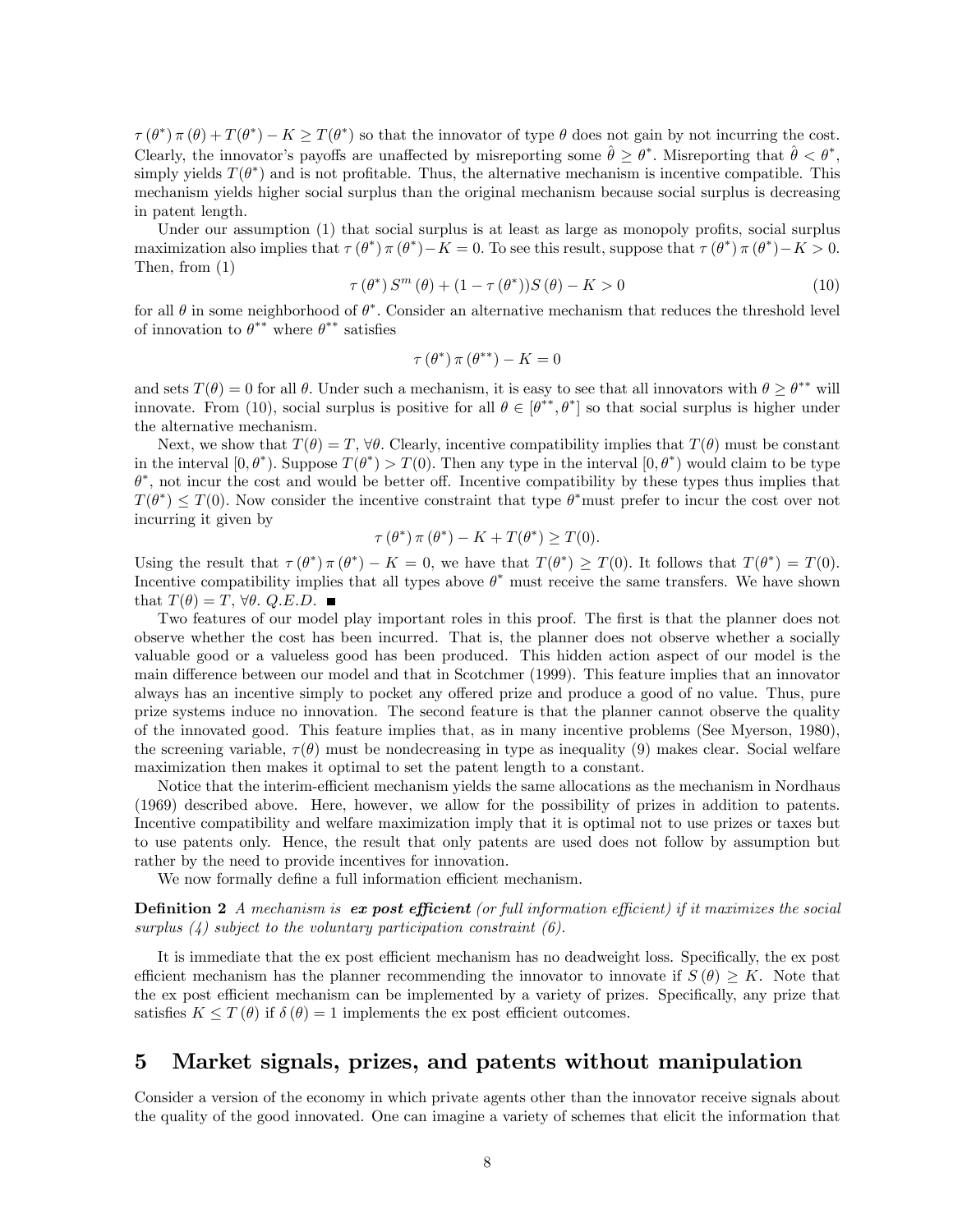other agents  $\sim$  or more generally, the markets  $\sim$  possess. Two specific schemes gained significant recent attention both theoretically and in policymaking circles.

Specifically, suppose that in addition to the innovator, another private agent, called a *competitor*<sup>5</sup>, observes the value of the innovated good  $\theta$  after it was innovated. We refer to this other agent as a competitor because we think it is likely that other Örms in the industry are informed about the value of the innovation. The competitor can also be thought of as any agent who has information about the value of the innovation. In this environment, the planner can allow the length of the patent, and the prize/transfers depend on information revealed by the competitor about the quality of the good.

We first show how to implement the ex-post efficient allocation using the signals of the competitor. We then describe a mechanism that can implement such allocation uniquely.

#### 5.1 Implementing ex-post efficient allocation

Let  $\theta$  denote the (confidential) report made by the innovator to the mechanism designer and  $\delta(\theta)$  the recommendation by the mechanism to incur the fixed cost K. Recall that if the cost is not incurred, the innovator produces a good of quality 0. After the innovator produces the good, the competitor must submit a report of the quality of the good. The competitor only observes the quality of the good produced, and, in particular, does not observe the innovator's type or report. Let  $\theta^c$  denote the report made by the competitor. A mechanism consists of reports made by the innovator and the competitor and outcome functions  $\delta(\theta)$ ,  $\tau(\theta, \theta^c)$ ,  $T(\theta, \theta^c)$ ,  $T^c(\theta, \theta^c)$ , where  $\delta(\theta)$  denotes the recommendation by the mechanism to incur the cost  $K; \tau(\theta, \theta^c)$  denotes the length of the patent;  $T(\theta, \theta^c)$  denotes the prize to the innovator; and  $T^c(\theta, \theta^c)$  denotes transfer to the competitor.

The payoffs to the innovator depend on the reporting strategy of the competitor. Let  $\tilde{\theta}$  denote the quality of the good observed by the competitor. This quality is given by  $\theta$  if the innovator has incurred the cost K and is zero otherwise. We let  $\theta^c(\tilde{\theta})$  denote the competitor's reporting strategy. The payoffs to the innovator are then given by

$$
V(\theta, \hat{\theta}, \gamma; \theta^c \left( \tilde{\theta} \right)) = \tau(\hat{\theta}, \theta^c \left( \tilde{\theta} \right)) \pi(\gamma \theta) - \gamma K + T(\hat{\theta}, \theta^c \left( \tilde{\theta} \right))
$$
(11)

where  $\tilde{\theta} = \theta$  if  $\gamma = 1$ , and  $\tilde{\theta} = 0$  if  $\gamma = 0$ . In this formulation of the payoff to the innovator,  $V(\theta, \hat{\theta}, \gamma; \theta^c \left( \tilde{\theta} \right))$ , the arguments are, in order, the true type of the quality of the good  $\theta$ , the report by the innovator  $\hat{\theta}$ , the decision of the innovator  $\gamma$  to incur the cost K, and the report of the competitor  $\theta^c(\tilde{\theta})$ . Note that the payoff depends on the reporting strategy of the competitor,  $\theta^c(\tilde{\theta})$ . Since the revelation principle holds, we can restrict attention to truthful reporting strategies. The payoffs to the competitor are given by  $T^c(\theta, \theta^c)$ .

The *incentive compatibility constraint* for the innovator is given by

$$
V(\theta, \theta, \delta(\theta); \theta^c(\theta)) \ge \max_{\hat{\theta}, \gamma} V(\theta, \hat{\theta}, \gamma; \theta^c(\tilde{\theta}))
$$
\n(12)

for all  $\theta$  where, again,  $\tilde{\theta} = \theta$  if  $\gamma = 1$  and 0 if  $\gamma = 0$  and the voluntary participation constraint is given by

$$
V(\theta, \theta, \theta, \delta(\theta)) \ge 0 \tag{13}
$$

for all  $\theta$ .

This formulation of the incentive compatibility constraint follows from the revelation principle that states that the Bayesian equilibrium of any game can be implemented as a truth-telling equilibrium of a direct mechanism.

The *incentive compatibility constraint* for the competitor requires that the competitor's reporting strategy is to tell the truth for all observed quality levels  $\theta$ . Given that the innovators follows a truthtelling strategy, the incentive compatibility constraint for the competitor is given by

$$
T^{c}(\theta,\theta) \geq T^{c}(\theta,\hat{\theta}).
$$
\n(14)

<sup>&</sup>lt;sup>5</sup>This agent does not necessaily have to be a competitor but rather an *observer*.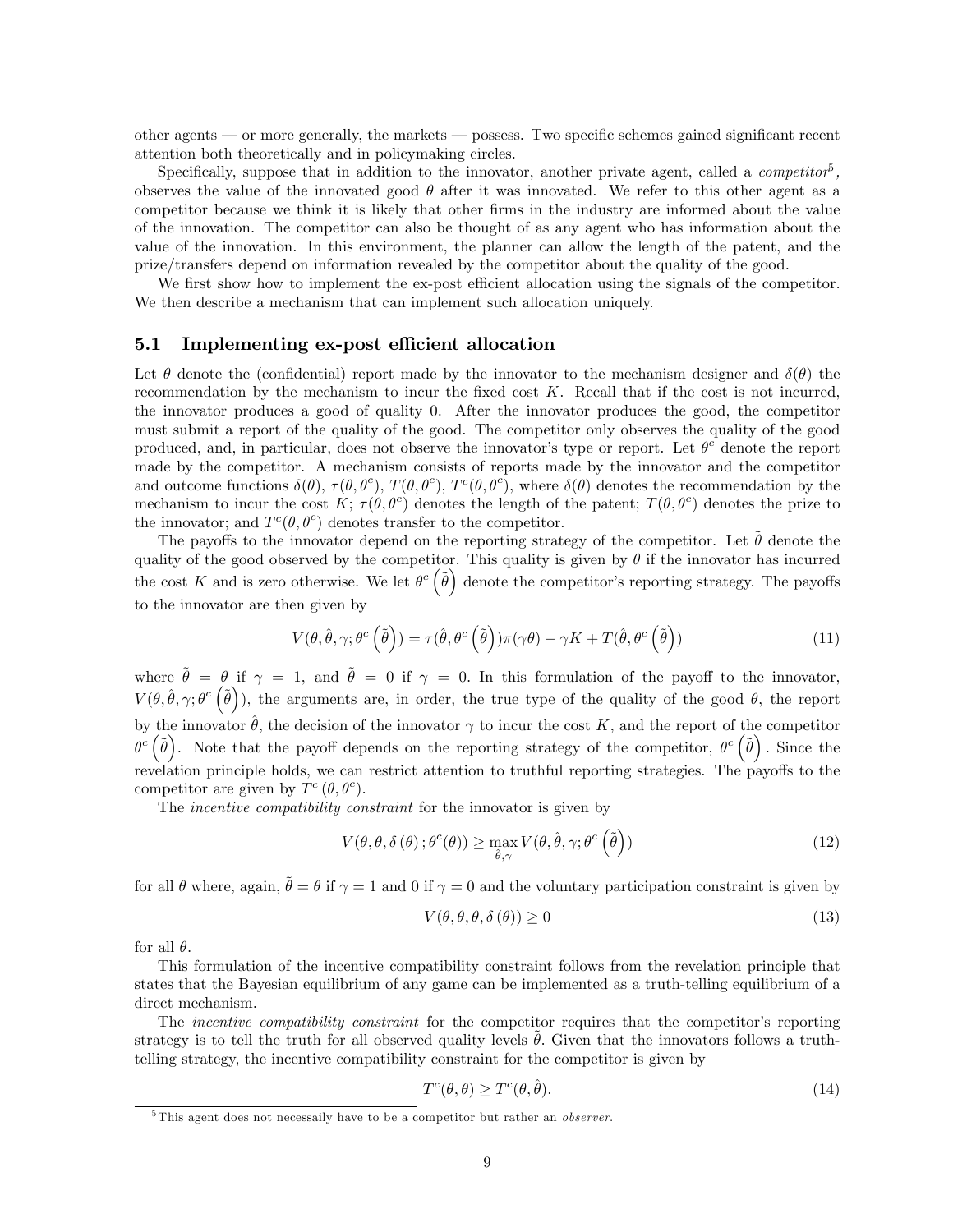for all  $\theta$ ,  $\hat{\theta}$  and the competitor's voluntary participation is

$$
T^{c}(\theta,\theta) \ge 0 \tag{15}
$$

An interim-efficient mechanism is defined as follows

**Definition 3** The mechanism is **interim efficient** if it maximizes social surplus  $\langle \lambda \rangle$  subject to incentive compatibility for the innovator,  $(12)$ , incentive compatibility for the competitor,  $(14)$ , and the voluntary participation constraints (13), and (15).

An ex post efficient mechanism is defined as follows.

**Definition 4** A mechanism is ex post efficient (or full information efficient) if it maximizes social surplus  $(4)$  subject to the voluntary participation constraints  $(13)$  and  $(15)$ .

Note that since ex post efficiency assumes that the planner has the same information as the private agents, the ex post efficient outcomes in the environment with and without market signals are identical.

In the following proposition, we show that the patents are never optimal. Indeed, the full information optimum can be achieved solely with prizes.

#### **Proposition 2** (Optimality of prizes) In the environment with market signals, the interim-efficient mechanism is ex post efficient.

**Proof.** Let the planner's recommendation be to produce the good when the social value is higher than fixed costs:  $\delta(\theta) = 1$  if  $S(\theta) \geq K$ ;  $\delta(\theta) = 0$  otherwise. Let  $T(\theta, \theta) \geq K$  if  $\theta = \theta^c$ ;  $T(\theta, \theta^c) = 0$  if  $\theta \neq \theta^c$ . Let  $T^c(\theta, \theta^c) = 0$ . In other words, implement the full information outcomes associated with the value of  $\theta$  only if both agents report that same value of  $\theta$ . If the agents disagree, then give the innovator a transfer equal to zero. The competitor always receives the same transfer regardless of his report. Then the best response of the competitor is to report the value of the innovated goods truthfully.  $Q.E.D.$ 

Note that above we restricted the planner to award the patent only to the innovator. A more general setup would allow the planner to reward the competitor with the patent. This restriction is without loss of generality, since Proposition 2 shows that the planner can achieve the full information outcome.

This proposition is closely related to the result in the auction and mechanism design literatures that if biddersí signals are correlated, the seller can extract all the surplus. (See, for example, Cremer and McLean 1988, McAfee, McMillan and Reny 1989, and McAfee and Reny 1992) The proof of our proposition uses methods similar to that in these literatures to obtain ex post efficiency.

So far, we have assumed that the competitor receives the same signal as the innovator. Suppose now that the competitor receives a noisy, but unbiased, signal s of the quality of the good so that  $E(\theta|s) = s$ and that  $E(s|\theta) = \theta$ . Consider a mechanism which sets the prize to the innovator  $T(\theta, s) = s$  if  $S(s) \geq K$ and 0 otherwise and sets the transfer to the competitor to 0. Since the innovator is risk-neutral, this mechanism yields the ex post efficient level of innovation as a truth-telling outcome.

The competitor's report also has an immediate market interpretation and a practical application. Consider the simple market setup described above in which the inverse demand for the good is given by  $p = D(q, \theta)$  and c is the marginal cost of production. Suppose the market consists of a large number of producers, all of whom can produce the good at marginal cost. The mechanism designer then makes the knowledge of how to produce the good freely available to all producers and asks each producer to report sales of the good. Since the price  $p$  equals the marginal cost of production  $c$  in a competitive market, aggregate sales q can then be used to uncover the market size parameter  $\theta$ . Another example of the practical implementation of this mechanism is the patent-buyout mechanism in Kremer (1998).

Note that we have also assumed that the cost of innovating is known to the designer. Our results extend readily to the case in which this cost is drawn from some distribution, say,  $G(K)$  and is private information to the innovator. To see this extension, consider a mechanism in which the innovator's prize is given by the social surplus if the innovator's and competitor's reports agree, so that  $T(\theta, \theta) = S(\theta)$  and the innovator receives no prize if the reports disagree so that  $T(\theta, \theta^c) = 0$  if  $\theta \neq \theta^c$ . Clearly, truth telling is incentive compatible and the mechanism implements the efficient allocation in the sense that  $\delta(\theta) = 1$ if and only if  $S(\theta) > K$ .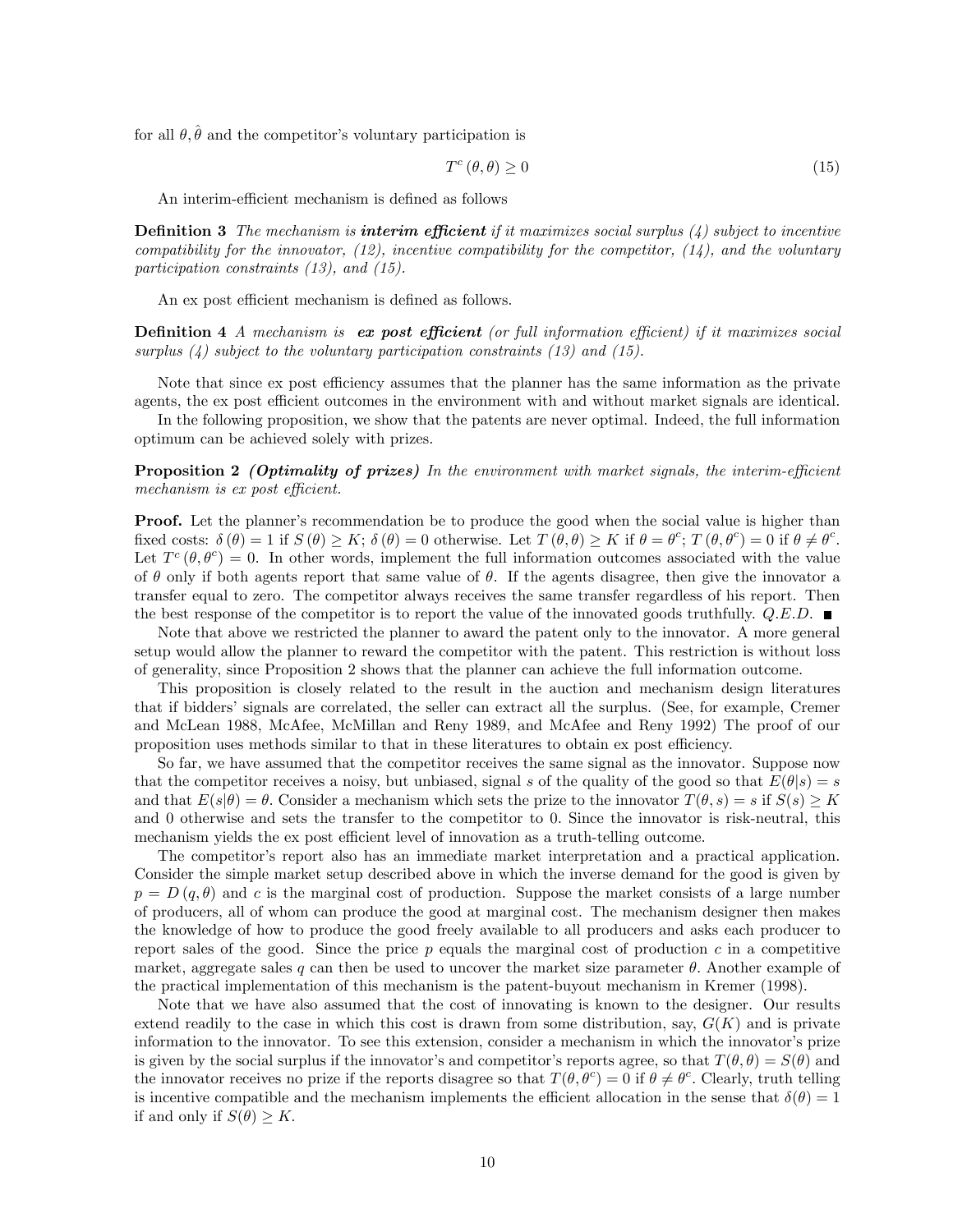#### 5.2 Unique implementation of prize mechanisms

The mechanism that we have discussed uses information from the competitor to reward the innovator. Under our particular mechanism, the competitor is indifferent about what information to report. Truth telling is one of the equilibria of the game. Typically, the game has many other equilibria. A natural question is whether we can design a mechanism which is ex post efficient and has a unique equilibrium. Here, we adapt the mechanism of Moore and Repullo (1988) to our environment. We show that such a mechanism has a unique subgame-perfect equilibrium in which both the innovator and the competitor report the truth.

The mechanism has two stages. In Stage 1, the innovator and the competitor make reports to the planner. Denote the report of the innovator by  $\theta_1$  and that of the competitor by  $\theta^c$ . If  $\theta_1 = \theta^c$ , equals say  $\theta$ , then implement the ex post efficient outcome associated with the common report  $\theta$ . If  $\theta_1 \neq \theta^c$ , then move to Stage 2. In Stage 2, the innovator is given a choice between two alternatives, denoted by A and B. In each alternative, the innovator is granted a patent with the length  $\mu_A(\theta_1, \theta^c)$  and  $\mu_B(\theta_1, \theta^c)$ and prizes  $T_A(\theta_1, \theta^c)$  and  $T_B(\theta_1, \theta^c)$  chosen to satisfy for all  $(\theta_1, \theta^c)$ 

$$
\max \{ \mu_A (\theta_1, \theta^c) \pi (\theta_1) - K + T_A (\theta_1, \theta^c) ; T_A (\theta_1, \theta^c) \}
$$
\n
$$
> \max \{ \mu_B (\theta_1, \theta^c) \pi (\theta_1) - K + T_B (\theta_1, \theta^c) ; T_B (\theta_1, \theta^c) \},
$$
\n(16)

$$
\max \{ \mu_B \left( \theta_1, \theta^c \right) \pi \left( \theta^c \right) - K + T_B \left( \theta_1, \theta^c \right); T_B \left( \theta_1, \theta^c \right) \} \tag{17}
$$
\n
$$
> \max \{ \mu_A \left( \theta_1, \theta^c \right) \pi \left( \theta^c \right) - K + T_A \left( \theta_1, \theta^c \right); T_A \left( \theta_1, \theta^c \right) \},
$$

$$
T(\theta,\theta) - K > \max_{\theta_1} \left\{ \mu_B(\theta_1,\theta) \pi(\theta) - K + T_B(\theta_1,\theta) ; T_B(\theta_1,\theta) \right\}.
$$
 (18)

The basic idea behind this mechanism is that in the second stage, the innovator is given an option to rescind on his previous report at a cost. The first inequality ensures that if  $\theta_1$  is the true report and  $\theta^c$ is not, the innovator will choose alternative A. The second inequality ensures that if  $\theta^c$  is the true report and  $\theta_1$  is not, the innovator will choose alternative B. The third inequality ensures that if the competitor tells the truth, the innovator also tells the truth and finds it optimal not to go to Stage 2. Since four choice variables need to satisfy only three inequalities, clearly we can choose these four variables.

Now we turn to the transfers to the competitor. If both agents report the same value of  $\theta$  in Stage 1, the competitor receives a transfer of zero. If the reports differ, then the competitor pays a tax  $-\underline{T}$  if the innovator chooses an alternative A and receives a transfer  $\overline{T}$  if the innovator chooses an alternative B.

We claim that this mechanism has a unique equilibrium that is truth telling. Suppose that the equilibrium for some realized value of  $\theta$  involves these two agents reporting a common value of  $\theta \neq \theta$ . Under this supposed equilibrium, the payoff of the competitor is equal to zero. Now consider a deviation by the competitor to the true report, that is setting  $\theta^c = \theta$ . Under this deviation, the mechanism requires the players to proceed to Stage 2. Inequality (17) guarantees that in this subgame, the innovator will optimally choose the alternative  $B$ . Recall that if the innovator chooses the alternative  $B$ , the competitor receives a positive transfer. Thus, such deviation is profitable and the equilibrium cannot have both agents reporting a common value  $\ddot{\theta} \neq \theta$ .

Now suppose that the innovator reports the truth and the competitor lies and reports a value of  $\hat{\theta} \neq \theta$ . The mechanism requires that the players move to Stage 2. In that stage, inequality (16) guarantees that in Stage 2, the innovator will choose option  $A$ . The competitor's payoff is then given by the tax that the competitor must pay. A deviation of the competitor to reporting the truth gives the competitor a zero payoff which dominates misreporting. Thus, we cannot have an equilibrium in which the innovator tells the truth and the competitor lies.

Next suppose that the competitor reports the truth and the innovator lies and reports a value of  $\hat{\theta} \neq \theta$ . The mechanism requires that the players move to Stage 2. In that stage, inequality (17) guarantees that the innovator will choose option  $B$ . The innovator's payoff is then given by the left-hand side of  $(17)$ equal to the right-hand side of (18). Consider a deviation from the supposed equilibrium in which the innovator reports the truth. The payoff to this deviation is given by the left-hand side of  $(18)$ . Thus, this deviation is profitable and the game cannot have an equilibrium in which the competitor reports the truth and the innovator lies.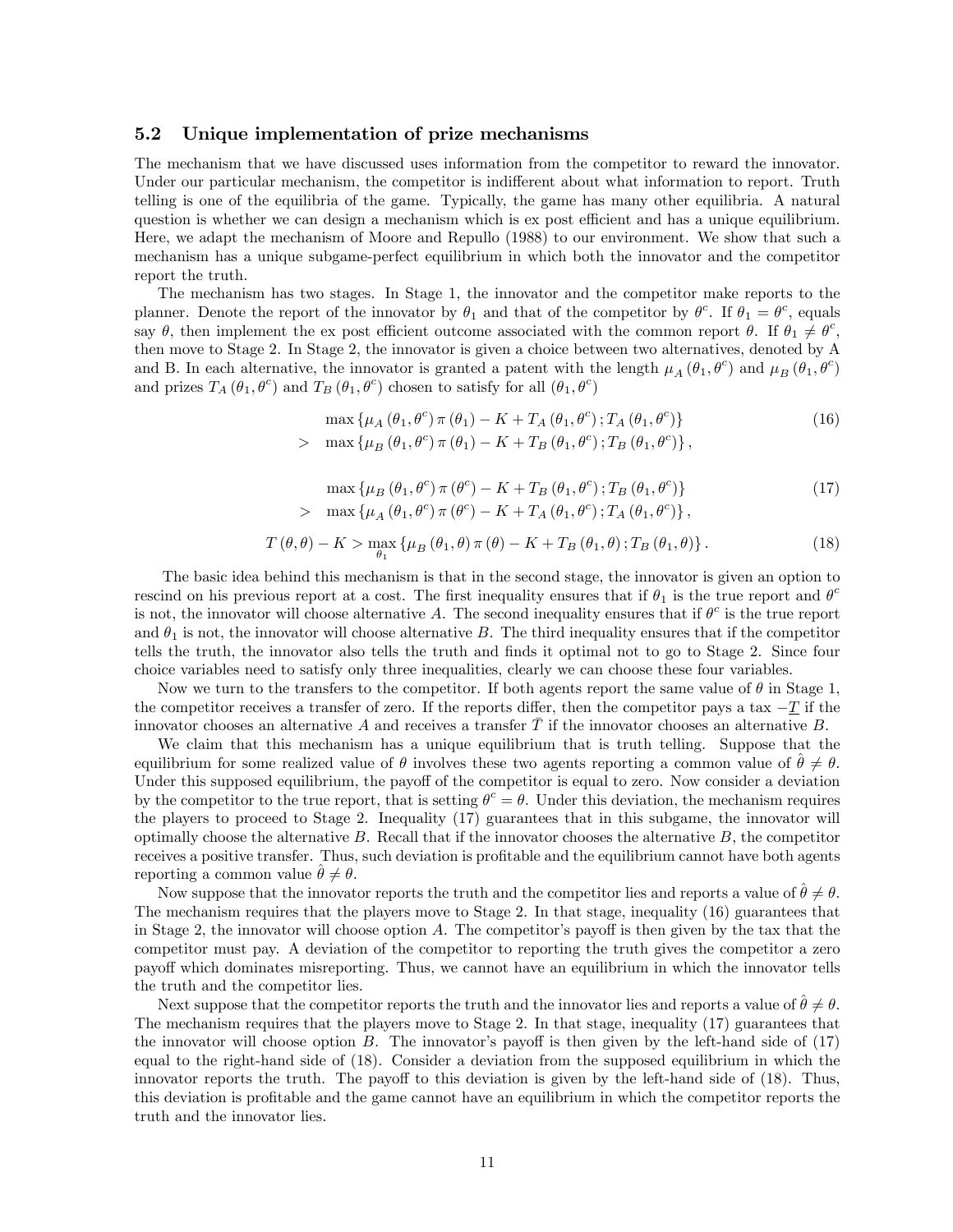This argument establishes the following proposition on a unique implementation of the ex post efficient equilibrium.

**Proposition 3** Consider the game in which the innovator and the competitor both receive the same signal about the quality of the good to be innovated. There exists a mechanism which has truth telling by both agents and which implements the ex post efficient outcome.

## 6 Market signals with bribes

We now consider an environment in which the innovator can bribe the competitor to misreport the quality of the good. We show that in this environment, the equilibrium outcomes coincide exactly with those in the environment in which no agent other than the innovator observes the quality of the good. This result implies that patents are again optimal as in Proposition 1.

In what follows we again consider environment described in Section 5.1. We begin by describing how the possibility of bribes modifies the constraints that the social planner faces. We do so by considering an arbitrary mechanism which consists of abstract action sets A for the innovator and  $A^C$  for the competitor. actions  $a \in A$  and  $a^c \in A^c$ , recommendations by the planner to innovate  $\delta(a)$ , length of patent granted to the innovator  $\tau(a, a^c)$ , length of the patent awarded to the competitor  $\tau^c(a, a^c)$ , and the prizes  $T(a, a^c)$ and  $T^c(a, a^c)$ .

We assume that the players can observe each other's actions. We also assume that they can agree, before the actions are chosen, to pay transfers (bribes) to each other contingent on the actions chosen by the innovator and the competitor. We assume that these bribes are not observable to the mechanism designer and that there are no limits to the size of the bribes. Let  $B(a, a^c, \theta)$  and  $B^c(a, a^c, \theta)$  denote the payments made by the innovator and the competitor so that

$$
B(a, a^c, \theta) + B^c(a, a^c, \theta) = 0.
$$
\n<sup>(19)</sup>

Note that we assume that these bribes can be enforced. The payoffs of the agents are augmented with the bribes. The revelation principle clearly holds in this environment so that any Nash equilibrium of the arbitrary mechanism can be implemented by a direct mechanism. Let  $V(\theta, \hat{\theta}, \hat{\theta}^c, \gamma)$  and  $V^c(\theta, \hat{\theta}, \hat{\theta}^c, \gamma)$ denote the payoffs granted by the direct mechanism to the innovator and the competitor. These payoffs are given by

$$
V(\theta, \hat{\theta}, \hat{\theta}^c, \gamma) = \tau(\hat{\theta}, \hat{\theta}^c) \pi(\gamma \theta) - \gamma K + T(\hat{\theta}, \hat{\theta}^c),
$$
\n(20)

and the payoffs to the competitor are given by

$$
V^{c}(\theta, \hat{\theta}, \hat{\theta}^{c}, \gamma) = \tau^{c}(\hat{\theta}, \hat{\theta}^{c})\pi(\gamma\theta) + T^{c}(\hat{\theta}, \hat{\theta}^{c}).
$$
\n(21)

Note that these payoffs do not include the bribes. When augmented by the bribes, the payoffs are given by  $V(\theta, \hat{\theta}, \hat{\theta}^c, \gamma) + B(\theta, \hat{\theta}, \hat{\theta}^c, \gamma)$  to the innovator and  $V^c(\theta, \hat{\theta}, \hat{\theta}^c, \gamma) + B^c(\theta, \hat{\theta}, \hat{\theta}^c, \gamma)$ . Here,  $\hat{\theta}$  denotes the quality of the idea,  $\hat{\theta}$  denotes the report by the innovator, and  $\hat{\theta}^c$  denotes the report by the competitor.

Lemma 1 The truth-telling equilibrium of any direct mechanism must satisfy the bribe-proofness condition:

$$
V(\theta, \theta, \theta, \delta(\theta)) + V^c(\theta, \theta, \theta, \delta(\theta)) \ge V(\theta, \hat{\theta}, \hat{\theta}^c, \gamma) + V^c(\theta, \hat{\theta}, \hat{\theta}^c, \gamma).
$$
 (22)

for all  $\theta$ ,  $\hat{\theta}$ ,  $\hat{\theta}^c$ ,  $\gamma$ .

**Proof.** The proof is by contradiction. Suppose for some  $\theta$ ,  $\hat{\theta}$ ,  $\hat{\theta}^c$  and  $\gamma$  truth telling is an equilibrium and the bribe-proofness condition (22) is not satisfied. Suppose that, at the report  $\hat{\theta}, \hat{\theta}^c$ , the innovator is strictly better off if both misreport so that  $V(\theta, \hat{\theta}, \hat{\theta}^c, \gamma) > V(\theta, \theta, \theta, \delta(\theta))$  and the competitor is strictly worse off so that  $V^c(\theta, \hat{\theta}, \hat{\theta}^c, \gamma) < V^c(\theta, \theta, \theta, \delta(\theta))$ . Consider a bribe by the innovator that offers the competitor all the surplus the innovator gains by misreporting, so that the bribe equals  $V(\theta, \hat{\theta}, \hat{\theta}^c, \gamma)$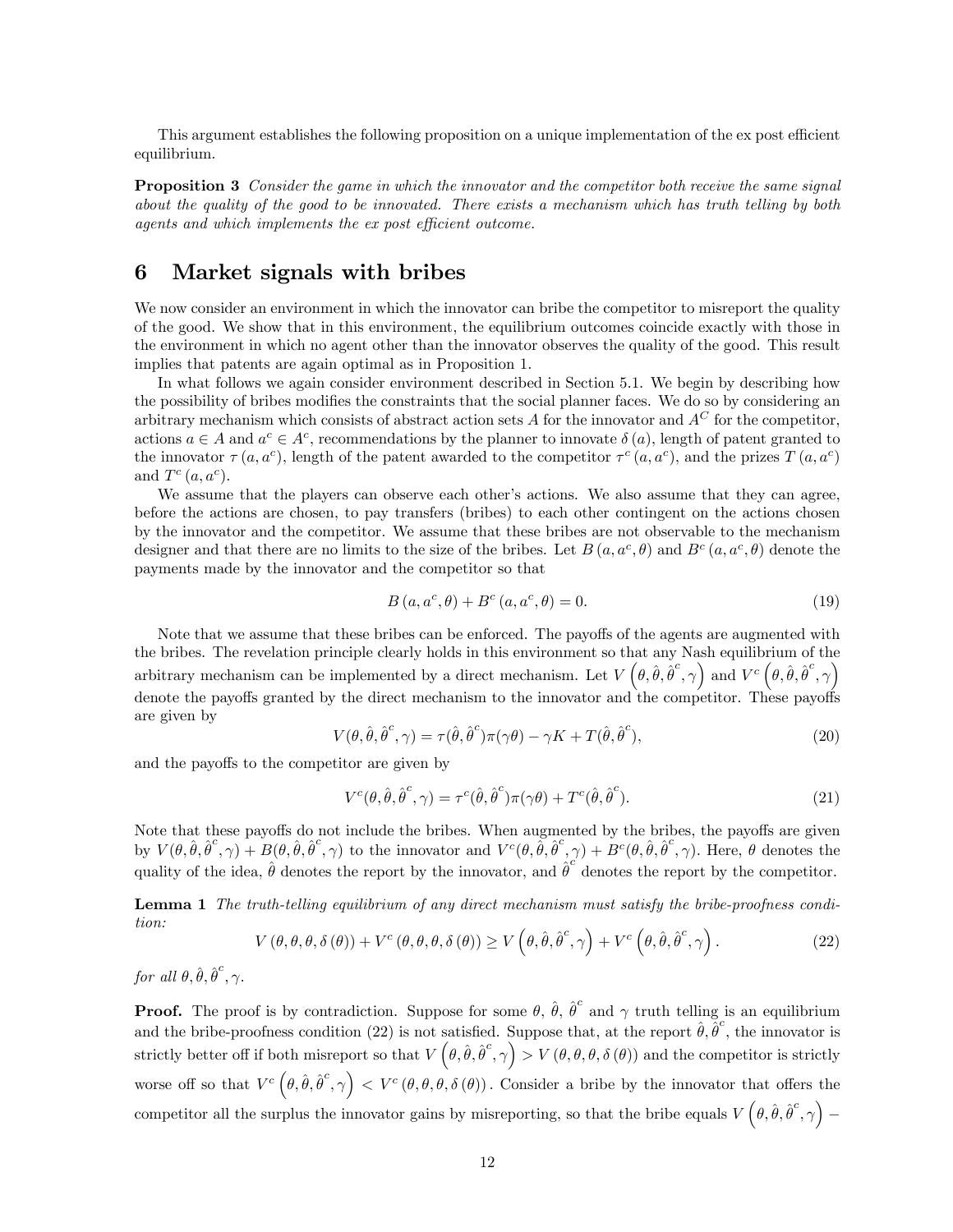$V(\theta, \theta, \theta, \delta(\theta))$ . Since, by assumption, (22) does not hold, this bribe makes the competitor's payoffs higher than under truth telling, so that truth telling is not an equilibrium. We have a contradiction.  $Q.E.D.$ 

Note that this lemma relies upon the assumption that the bribe payments are not observable to the mechanism designer. Note also that the proof of this lemma fails if the size of bribes is sufficiently limited. To see that the lemma does not hold if bribes are limited, suppose we restrict bribes to be less than some upper bound T. If T is sufficiently small, the innovator will not be able to offer all the surplus gained by misreporting,  $V(\theta, \hat{\theta}, \hat{\theta}^c, \gamma) - V(\theta, \theta, \theta, \delta(\theta))$ . Then the innovator will not be able to induce the competitor to misreport. A planner can then always set the transfer to the competitor  $T_2(\hat{\theta}, \hat{\theta}^c)$ sufficiently greater than  $\overline{T}$  if  $\hat{\theta} \neq \hat{\theta}^c$ . With such prizes, the innovator cannot bribe the competitor and the planner can implement the efficient allocation.

We use this lemma to show that the solution to the social planner's problem in this environment with bribes coincides with the solution to that in the environment without market signals.

The incentive compatibility constraint for the innovator is given by

$$
V(\theta, \theta, \theta, \delta(\theta)) \ge \max_{\hat{\theta}, \gamma} V(\theta, \hat{\theta}, \theta, \gamma),
$$
\n(23)

and the incentive compatibility constraint for the competitor is given by

$$
V^{c}(\theta, \theta, \theta, \delta(\theta)) \ge \max_{\hat{\theta}^c} V^{c}(\theta, \theta, \hat{\theta}^c, \delta(\theta)).
$$
\n(24)

We denote the sum of the payoffs to the innovator and the competitor by

$$
\bar{V}(\theta) = V(\theta, \theta, \theta, \delta(\theta)) + V^{c}(\theta, \theta, \theta, \delta(\theta)).
$$

The bribe-proofness constraint is now given by

$$
\bar{V}(\theta) \ge \max_{\hat{\theta}, \hat{\theta}^c, \gamma} \left[ V(\theta, \hat{\theta}, \hat{\theta}^c, \gamma) + V^c(\theta, \hat{\theta}, \hat{\theta}^c, \gamma) \right].
$$

The social planner's payoffs in the truth-telling equilibrium are now given by

$$
W = \int {\{\delta(\theta) [\bar{\tau}(\theta) S^m(\theta) + (1 - \bar{\tau}(\theta)) S(\theta) - K] \} dF(\theta)},
$$
\n(25)

where

$$
\bar{\tau}(\theta) = \tau(\theta) + \tau^{c}(\theta).
$$

The social planner's problem is to maximize  $(25)$  subject to  $(22)$ ,  $(23)$ ,  $(24)$ , and the analog of the voluntary participation. We now state the proposition that characterizes the social planner's problem.

**Proposition 4 (Optimality of patents with bribes)** The solution to the social planner's problem with bribes coincides with that in the environment with no market signals problem. In particular, the solution to the social planner's problem coincides with the outcome described in Proposition 1, in that the interim-efficient mechanism has no prizes  $T(\theta) = 0$ ,  $\forall \theta$ , and a constant patent length  $\bar{\tau}(\theta) = \bar{\tau}$ ,  $\forall \theta$ .

**Proof.** Consider a relaxed version of the social planner's problem which does not impose the individual incentive compatibility constraints and which replaces the voluntary participation constraint by two constraints – one that requires that the sum of the payoffs to the innovator and the competitor is nonnegative, and the other that the sum of transfers to them is non-positive. This formulation of the problem is identical to the social planner's problem in the environment with no market signals. To see that the formulations are identical, note that, using  $(20)$  and  $(21)$ ,  $(22)$  can now be written as

$$
\bar{V}(\theta) \ge \max_{\hat{\theta}, \hat{\theta}^c, \gamma} \left[ (\tau(\hat{\theta}, \hat{\theta}^c) + \tau^c(\hat{\theta}, \hat{\theta}^c)) \pi(\gamma \theta) - \gamma K + T(\hat{\theta}, \hat{\theta}^c) + T^c(\hat{\theta}, \hat{\theta}^c) \right].
$$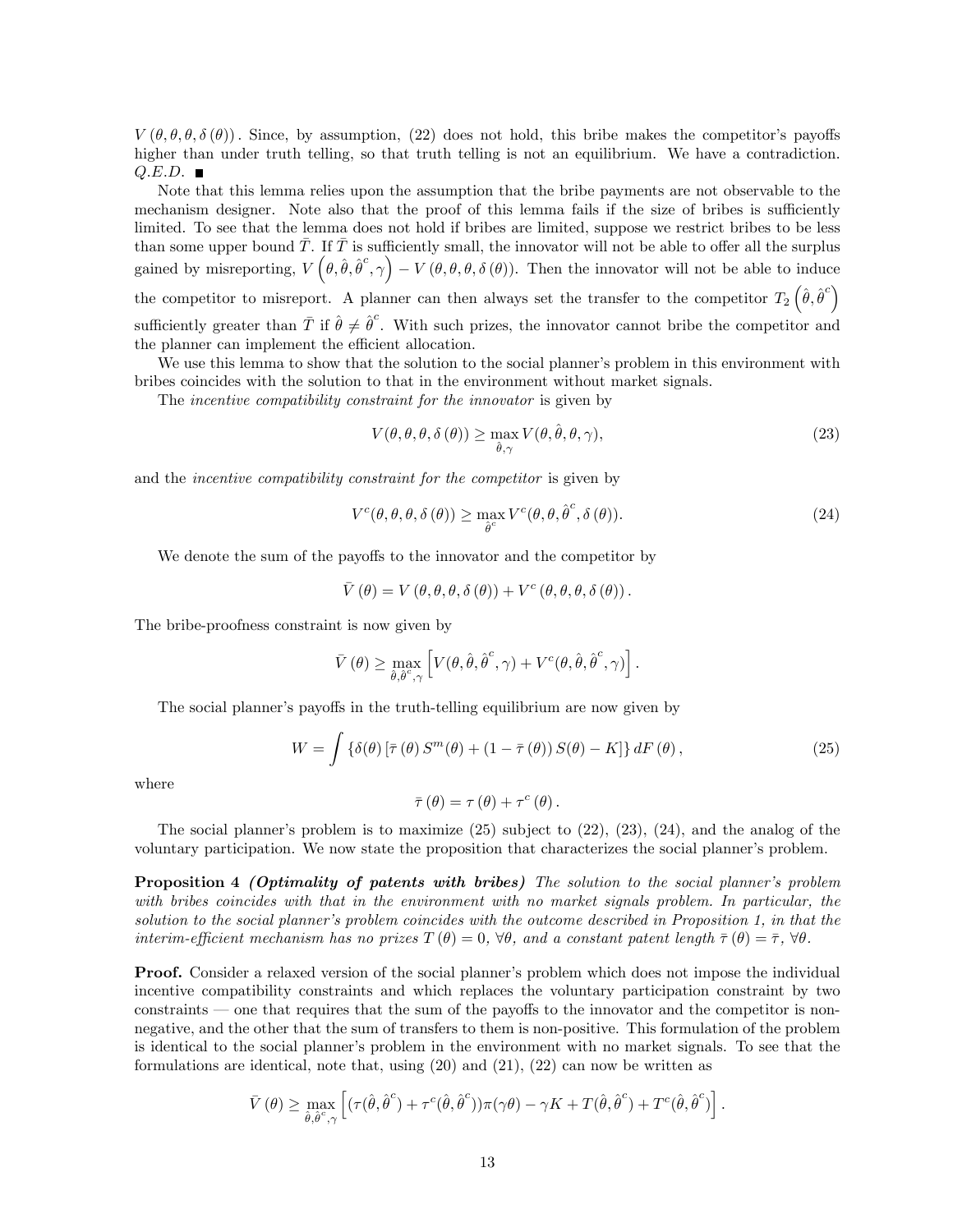Repeating essentially the same steps as in Proposition 1, it is straightforward to see that the solution to the relaxed problem must have a threshold  $\theta^*$  below which it is optimal not to innovate, the patent length is nondecreasing in the quality of the good  $\theta$ . And since social surplus is decreasing in the length of the patent, having a constant patent length is optimal.  $Q.E.D.$ 

Note that the proof of this proposition relies crucially on the preceding lemma. We have argued that the lemma fails to hold if bribes are exogenously limited in size. It follows that the proposition relies crucially on the assumption that the bribes can be made sufficiently large.

This proposition provides a very strong, perhaps overly strong, result. It implies that a variety of ways of sustaining innovative activity, such as government subsidies for innovation, subsidies to research and so on are ineffective in stimulating innovation. The observation that, in practice, such mechanisms have been effective suggest that the idea that bribes can be made entirely in secret is too strong an assumption. Nevertheless, it highlights the importance of monitoring side payments in using prize-like mechanisms to provide innovation incentives and highlights the sense in which innovators have incentives to abuse mechanisms which rely on market signals. Below, we discuss other ways in which innovators could distort market signals.

One interpretation of bribes is that they are implicit payments sustained by a form of implicit collusion. An example of such implicit collusion is as follows. Suppose that the economy has two agents and lasts for an infinite number of periods. Agents discount the future at the rate  $\beta$ . With probability 0.5, one of these agents is the innovator and the other is the competitor in each period. Suppose that the planner chooses some mechanism. Fix an equilibrium of this infinitely repeated mechanism. The bribe paid by the innovator to the competitor can now be thought as the difference between the payoffs in this equilibrium and the best equilibrium. Suppose that the payoffs in any equilibrium are bounded above and that the differences in the payoffs in the best and the worst equilibria are given by  $B$ . Then the size of the payoffs is limited and Proposition 4 does not necessarily hold. Indeed, we can show that a mechanism which induces truth telling exists. Specifically, suppose that the planner chooses in each period a mechanism similar to the Moore and Repullo (1998) mechanism described above. Let the planner set the Stage 2 transfers to the competitor at  $T > B$ . By the same argument as in the section on the unique implementation in the single period game, it follows that the competitor always tells the truth regardless of the innovator's strategies. Thus, manipulation in the form of implicit collusion alone does not suggest that patents are optimal.

### 7 Market signals with costly manipulation

We have obtained two rather stark results. If market signals cannot be manipulated (or can only be manipulated at a very high cost), prizes are optimal. If the innovator can manipulate market signals costlessly, say at no cost except for bribes to other participants, patents are optimal. We now turn to intermediate cases in which manipulating market signals is costly but not prohibitively so. We obtain more nuanced results. The optimal mechanism uses both prizes and patents.

In terms of specific examples of costly signal manipulation, one possibility is hidden buybacks which can occur if the planner uses prize like mechanisms which reward the innovator based on total sales. Such prizes can be manipulated by the innovator (or its accomplices such as subsidiaries or related parties) secretly purchasing the good so as to make it seem that the market size is larger than it is. Another example of the costly manipulation may be other costs associated with paying bribes (such as probability of being punished). Alternatively, if one thinks of our environment with bribes as representing collusion, costly manipulation may stem from the limits to such collusive agreements.

We begin by describing a fairly abstract environment in which the planner receives the signal s about the quality of the good innovated. Our formal set up is reminiscent of the literature on costly state falsification (see, for example, Lacker and Weinberg (1989) and Maggi and Rodriguez-Clare (1995)). In our model, the innovator can manipulate the signal by incurring **a** cost. Specifically, by incurring a cost  $c|s - \theta|$ ,  $c \ge 0$ , the innovator can ensure that the planner receives a signal s. Note that if the innovator does not manipulate the signal, then  $s = \theta$ , so the signal reveals the quality of the good perfectly. With this formulation, the payoffs of an innovator who has an idea of quality  $\theta$  and chooses to report the idea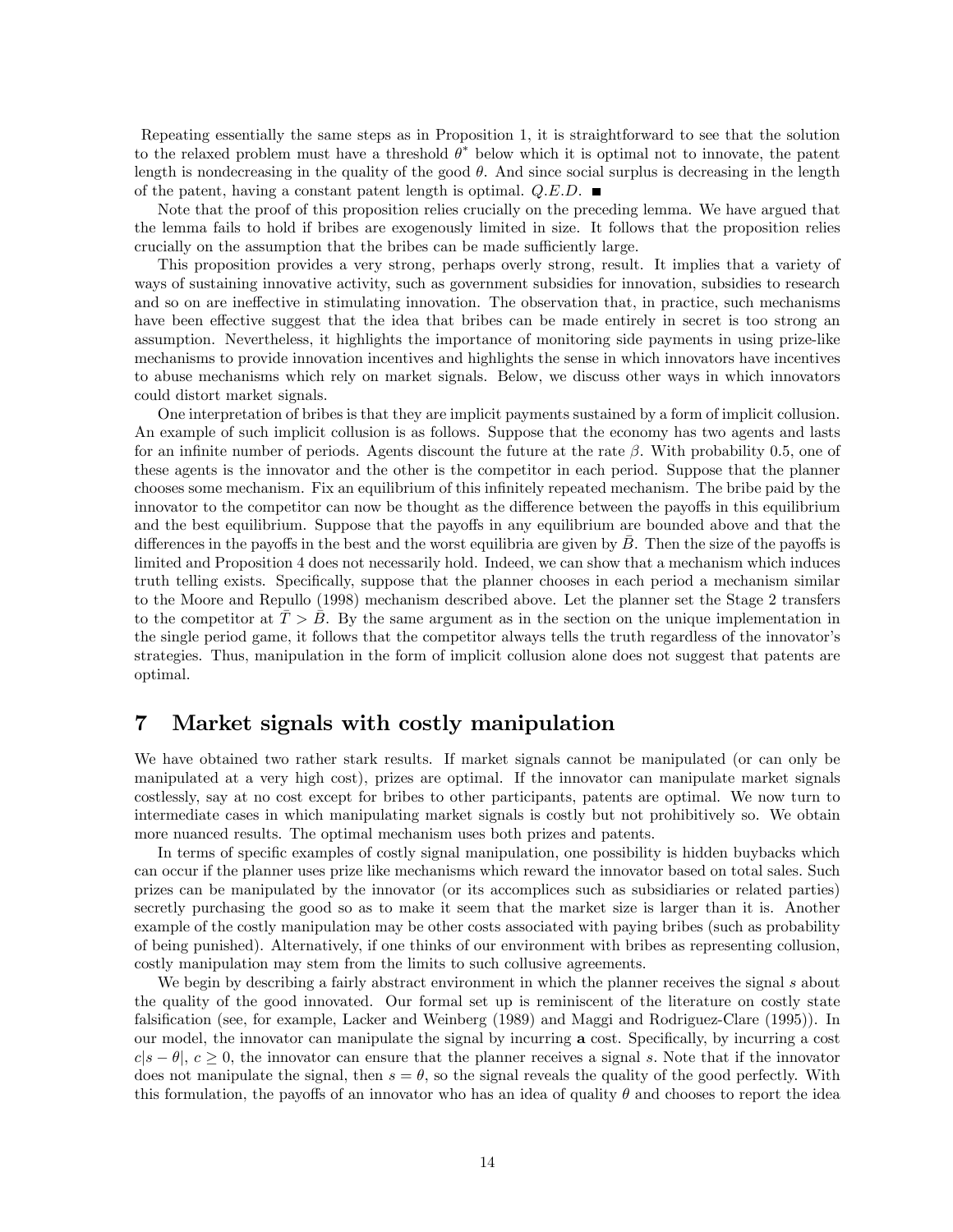of quality  $\hat{\theta}$  are given by

$$
V^{m}(\theta, \hat{\theta}, \gamma) = \delta(\hat{\theta}) \left[ \tau(\hat{\theta}) \pi(\gamma \theta) - \gamma K + T(\hat{\theta}) - c|\hat{\theta} - \theta| \right]. \tag{26}
$$

Incentive compatibility now becomes

$$
V^{m}(\theta, \theta, \delta(\theta)) \ge \max_{\hat{\theta} \in [0, \bar{\theta}], \gamma} V^{m}(\theta, \hat{\theta}, \delta(\hat{\theta})).
$$
\n(27)

The social planner's payoff and the voluntary participation constraint are unchanged. The social planner now maximizes the social surplus subject to the incentive compatibility constraint (27) and voluntary participation (6).

Let  $S(\theta^*) = K$  denote the threshold value of the quality of the good such that if  $\theta \geq \theta^*$ , the full information efficient mechanism requires that the good be innovated,  $\delta(\theta) = 1$ . If  $\theta \leq \theta^*$ , then the good is not innovated,  $\delta(\theta) = 0$ . We then have the following proposition. We show that if the manipulation costs are sufficiently high, patents are not optimal. If the manipulation costs are sufficiently low, the patents are used in any efficient mechanism. We asume that  $\theta$  is sufficiently high that a mechanism which uses patents alone has innovation for some sufficiently high values of  $\theta$ .

**Proposition 5** If  $c \geq \frac{K}{\theta^*}$ , then the solution to the social planner's problem can be implemented with prizes alone. If  $c < \frac{K}{\theta}$ , then the solution to the social planner's problem necessarily requires using patents.

**Proof.** First, suppose that  $c \geq \frac{K}{\theta^*}$ . Consider the following mechanism that sets  $T(\theta) = K$  if  $\theta \geq \theta^*$ ;  $T(\theta) = 0$ , otherwise;  $\delta(\theta) = 1$  if and only if  $\theta \ge \theta^*$ . We will show that this mechanism is incentive compatible. Consider a reporting problem of an innovator with the quality of idea  $\theta < \theta^*$ . Truth telling yields a payoff of zero for this innovator. Suppose that this innovator deviates, claims that the quality of his idea is  $\hat{\theta} \geq \theta^*$  and produces a good of quality  $\theta$ . The payoff from such deviation is given by

$$
V^m\left(\theta,\hat{\theta},1\right) = -K + K - c|\hat{\theta} - \theta| = -c|\hat{\theta} - \theta| < 0.
$$

Thus, this deviation is not incentive compatible.

Suppose next that the innovator deviates and claims that the quality of the idea  $\hat{\theta} \geq \theta^*$  and does not incur the cost K, thereby producing a good of quality 0. The payoff from such a deviation is given by

$$
V^m\left(\theta,\hat{\theta},0\right) = K - c|\hat{\theta} - 0| \le K - c\theta^* \le 0.
$$

Thus, this deviation is not incentive compatible either.

Next suppose that  $c < \frac{K}{\theta}$ . The proof is by contradiction. Since a mechanism which only uses patents is feasible and has innovation for some values of  $\theta$ , the welfare-maximizing mechanism also has innovation for some value of  $\theta$ . Suppose that for some value of  $\theta$ , the mechanism specifies  $\delta(\theta) = 1$  and some prize  $T(\theta)$ . Voluntary participation implies that

$$
T(\theta) \geq K.
$$

Consider the incentive compatibility constraint for the innovator who has an idea of quality 0 and contemplates deviation to this value of  $\theta$ . Incentive compatibility requires

$$
0 \ge T(\theta) - c(\theta - 0) \ge K - c\theta \ge K - c\overline{\theta}.
$$

Since  $K - c\bar{\theta} > 0$ , we have a contradiction. This mechanism is not incentive compatible. Q.E.D.

### 7.1 A simple example

We now consider a simple example which demonstrates that as the cost of manipulating the signal rises, the length of the patent falls. Moreover, we analytically characterize the length of the patent and the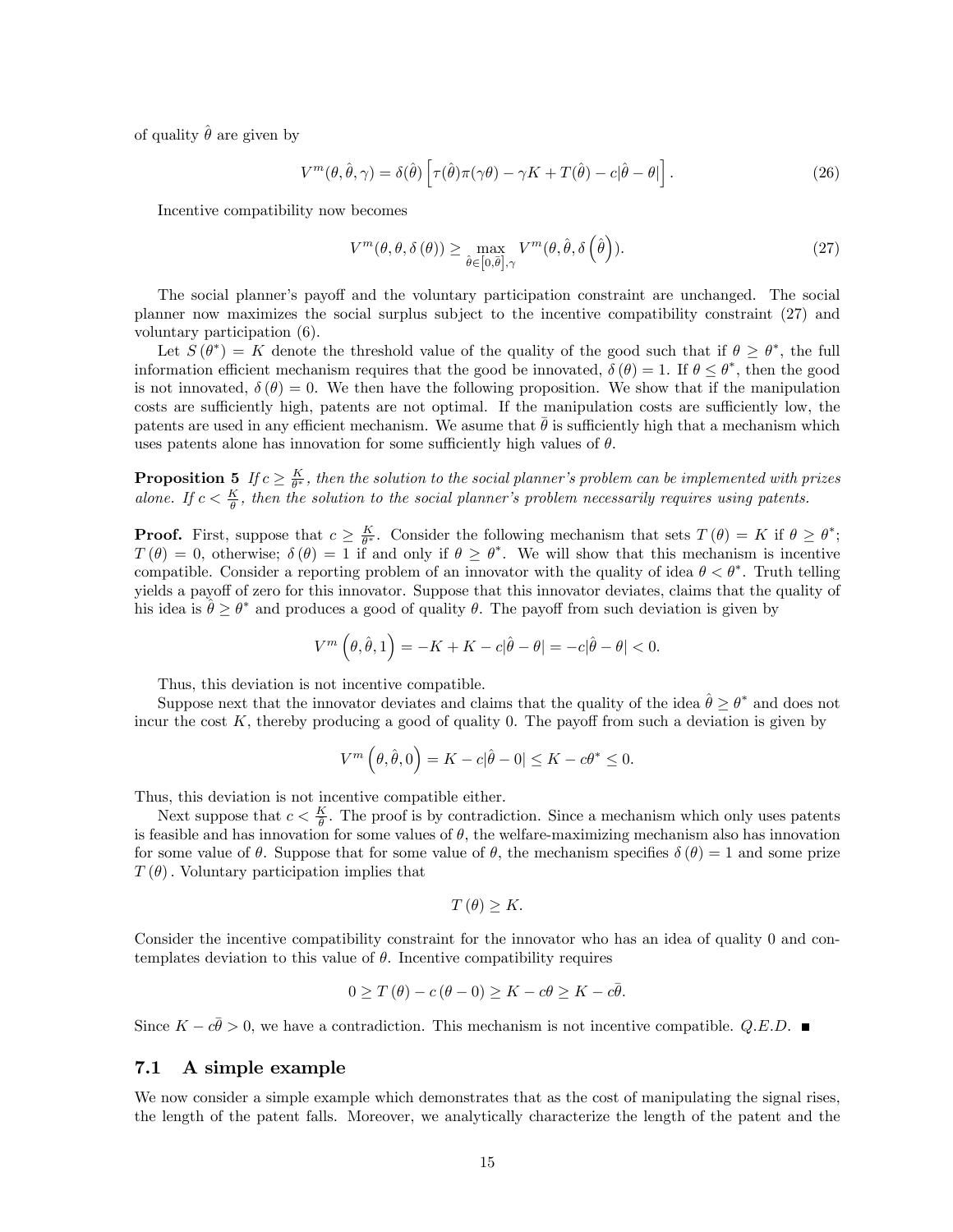size of the prize and show that they can co-exist in contrast to the more stark results of the previous sections. To do so, we suppose that the quality of the ideas takes three values:  $0 < \theta_1 < \theta_2$ . Suppose that  $S(\theta_1) < K$  and  $S(\theta_2) > S^m(\theta_2) > K$ , and that  $c < \frac{K}{\theta_2}$ . From Proposition 5 we know that the mechanism must feature patents. Since  $S(\theta_1) < K$ , it is optimal to have no innovation if the quality of the idea is  $\theta_1$ . The interesting incentive compatibility constraint is the one that ensures that an innovator of quality  $\theta_1$  does not misreport the quality of the idea and manipulate the signal. This constraint is given by

$$
0 \ge \tau(\theta_2)\,\pi(\theta_1) - K + T(\theta_2) - c(\theta_2 - \theta_1). \tag{28}
$$

The incentive compatibility constraint that the innovator of type  $\theta = 0$  does not misreport the quality of the idea and manipulate the signal is given by

$$
0 \ge T(\theta_2) - c(\theta_2 - 0). \tag{29}
$$

Note that this incentive compatibility constraint is also the incentive compatibility constraint for the innovator with the idea  $\theta_1$  who chooses not to incur the cost and to misreport the signal.

The voluntary participation constraint for type  $\theta_2$  is given by

$$
\tau(\theta_2)\,\pi(\theta_2)+T(\theta_2)\geq K.\tag{30}
$$

The voluntary participation constraints for type 0 and type  $\theta_1$  imply that

$$
T(0) = T(\theta_1) \ge 0. \tag{31}
$$

The social surplus is given by

$$
\tau(\theta_2) S^m(\theta_2) + (1 - \tau(\theta_2)) S(\theta_2) - K.
$$

Clearly, social surplus is maximized by making  $\tau(\theta_2)$  as small as possible subject to the incentive compatibility and the voluntary participation constraints. Since reducing  $\tau(\theta_2)$  relaxes (28), it follows that the voluntary participation constraint (30) must be binding so that

$$
\tau(\theta_2)\,\pi(\theta_2)+T(\theta_2)=K.\tag{32}
$$

Substituting for  $T(\theta_2)$  from (32) into (28), we have

$$
0 \ge \tau(\theta_2) \pi(\theta_1) - \tau(\theta_2) \pi(\theta_2) - c(\theta_2 - \theta_1).
$$

Since the right side of this inequality is strictly negative, it follows that (28) is not binding at the optimum. Thus, (29) and (30) must be binding so that  $T(\theta_2) = c\theta_2$ . From these constraints we have

$$
\tau(\theta_2) = \frac{K - c\theta_2}{\pi(\theta_2)}.
$$
\n(33)

We have shown that the length of the patent  $\tau(\theta_2)$  is strictly decreasing in the manipulation cost c. Note that the optimal mechanism uses both prizes and patents.

### 8 Conclusion

We have formulated the problem of providing incentives for innovation as a mechanism design problem. We show that if innovators cannot manipulate market signals, patents are wasteful. If they can manipulate market signals easily, patents are necessary. If such manipulation is costly but not prohibitively so, the optimal mechanism uses a mix of patents and prizes.

We think of our analysis as being applicable to a large class of environments in which firms and individuals incur up-front costs to undertake innovations which can then be copied relatively easily by many others. We can interpret the quality dimension as reflecting the probability that a given firm will develop a successful idea. Under this interpretation, firms can always choose not to incur the up-front cost and claim that they were unlucky. Important extensions to consider in future work are to allow for competition in the race to develop new ideas and to allow for analyses of optimal patent breadth.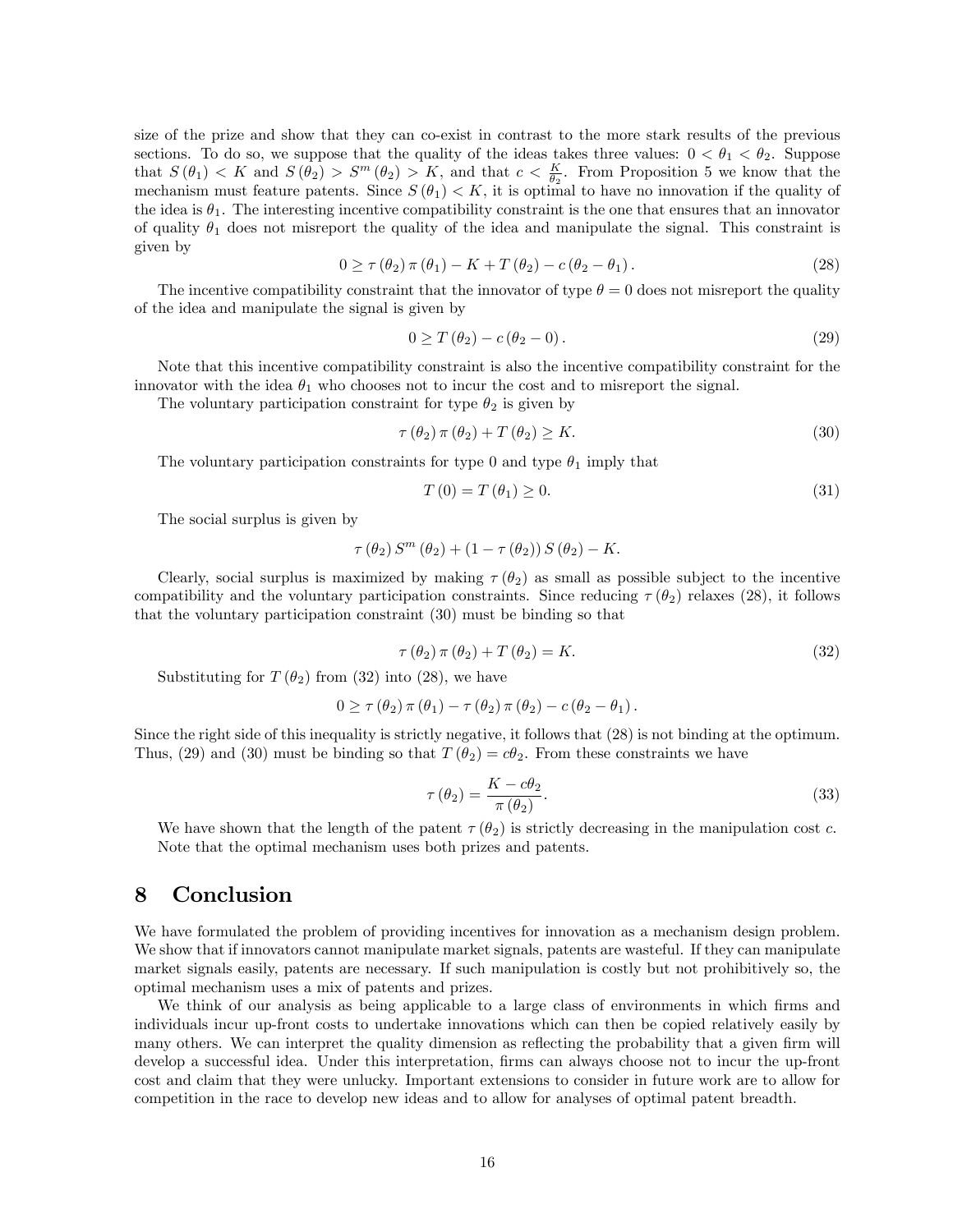#### References

- Abramowicz, Michael. 2003. Perfecting patent prizes. *Vanderbilt Law Review* 56 (January): 115–236.
- Acemoglu, Daron and Ufuk Akcigit. 2009. State-Dependent Intellectual Property Rights Policy. NBER Working Paper.
- Aghion, Philippe and Peter Howitt. 1992. A Model of Growth Through Creative Destruction. Econo $metrica, 110, 323-351.$
- Aghion, Philippe and Peter Howitt. 1998. Endogenous Growth Theory. Cambridge, MA, MIT Press.
- Aghion, Philippe, Christopher Harris and John Vickers. 1997. Competition and growth with step-bystep innovation: An example. European Economic Review, 41 (April), 771–782.
- Aghion, Philippe, Christopher Harris, Peter Howitt and John Vickers. 2001. Competition, Imitation and Growth with Step-by-Step Innovation. Review of Economic Studies, 68 (July), 467-492.
- Boldrin, Michele and David Levine. 2001. Against Intellectual Monopoly. Cambridge University Press.
- Crémer, Jacques and Richard P. McLean. 1988. Extraction of the Surplus in Bayesian and Dominant Strategy Auctions. *Econometrica*, 56  $(6)$ , 1247–1257.
- Experts Group Report. 2008. Advance market commitments for pneumococcal vaccines. Presentation to the Donor Committee.
- Grossman, Gene and Elhanan Helpman. 1991. Innovation and Growth in the Global Economy. Cambridge, MA, MIT Press.
- Guell, Robert C. and Marvin Fischbaum. 1995. Toward allocative efficiency in the prescription drug industry. Milbank Quarterly  $73$  (2):  $213-230$ .
- Helpman, Elhanan. 1993. Innovation, imitation, and intellectual property rights. Econometrica. 61(6), 1247-1280.
- Hopenhayn, Hugo, Gerard Llobet, and Matthew Mitchell. 2006. Rewarding sequential innovators: Prizes, patents, and buyouts. Journal of Political Economy 114 (December): 1041–1068.
- Horowitz, Andrew and Edwin Lai. 1996. Patent Length and the Rate of Innovation. International Economic Review 37 (4): 785:801.
- Iwaisako, Tatsuro and Koichi Futagami. 2003. Patent Policy in an Endogenous Growth Model. Journal of Economics 78 (3):  $239-258$ .
- Iwaisako, Tatsuro and Koichi Futagami. 2007. Dynamic analysis of patent policy in an endogenous growth model. Journal of Economic Theory 132 (January): 306–334.
- Judd, Kenneth. 1985. On the Performance of Patents. *Econometrica* 53 (May):  $567-586$ .
- Kremer, Michael. 1998. Patent buyouts: A mechanism for encouraging innovation. Quarterly Journal of Economics 113 (November):  $1137-1167$ .
- Kremer, Michael, Jonathan Levin and Christopher Snyder. 2008. Designing Advanced Market Commitments for New Vaccines. Manuscript.
- Lacker, Jeffrey M. and John A. Weinberg. 1989. Optimal Contracts under Costly State Falsification. Journal of Political Economy 97 (December): 1145-116.
- Maggi, Giovanni and Andrés Rodríguez-Clare. 1995. Costly Distortion of Information in Agency Problems. Rand Journal of Economics 26 (4):  $675-689$ .